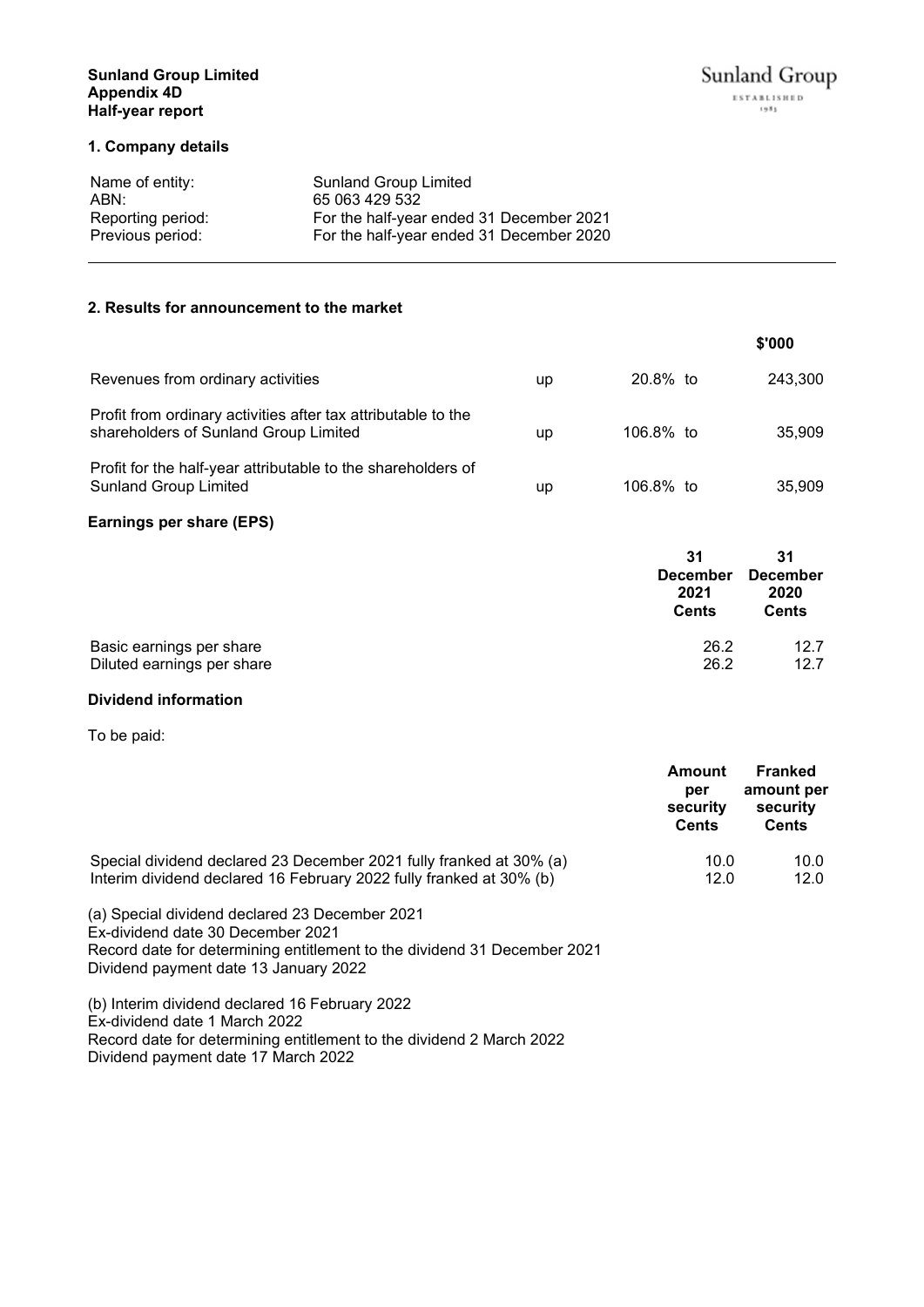# **Sunland Group Limited Appendix 4D Half-year report**

Paid this period:

|                                                                 | Amount<br>per<br>security<br><b>Cents</b> | Franked<br>amount per<br>security<br>Cents |
|-----------------------------------------------------------------|-------------------------------------------|--------------------------------------------|
| FY21 final dividend paid 30 September 2021 fully franked at 30% | 4.0                                       | 4.0                                        |
| Special dividend paid 30 September 2021 fully franked at 30%    | 16.0                                      | 16.0                                       |

# **3. Net tangible assets**

|                                           | <b>Reporting</b><br>period<br><b>Cents</b> | <b>Previous</b><br>period<br><b>Cents</b> |
|-------------------------------------------|--------------------------------------------|-------------------------------------------|
| Net tangible assets per ordinary security | 230                                        | 234                                       |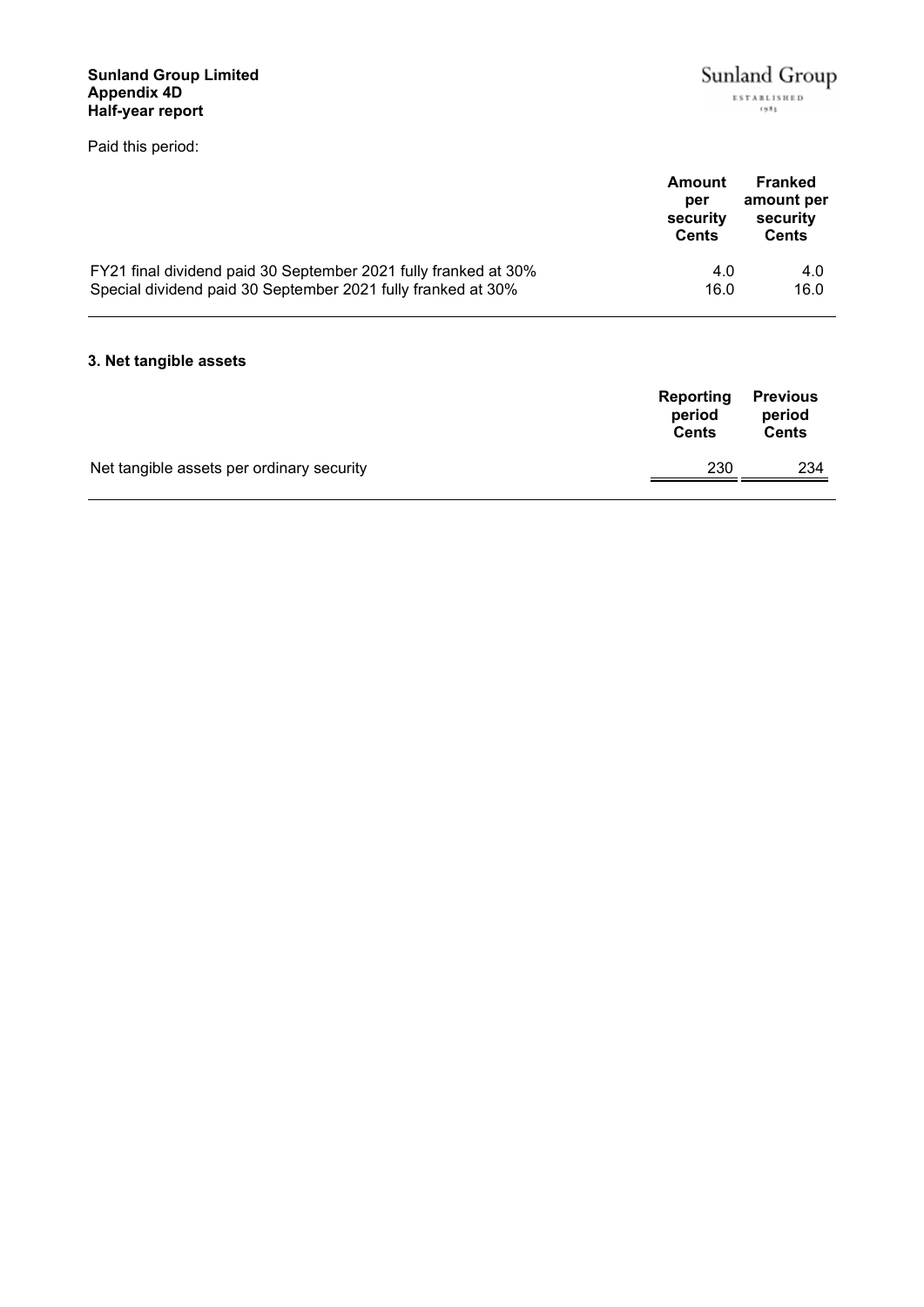# **Sunland Group Limited**

**ABN 65 063 429 532**

**Consolidated interim financial report for the half year ended - 31 December 2021**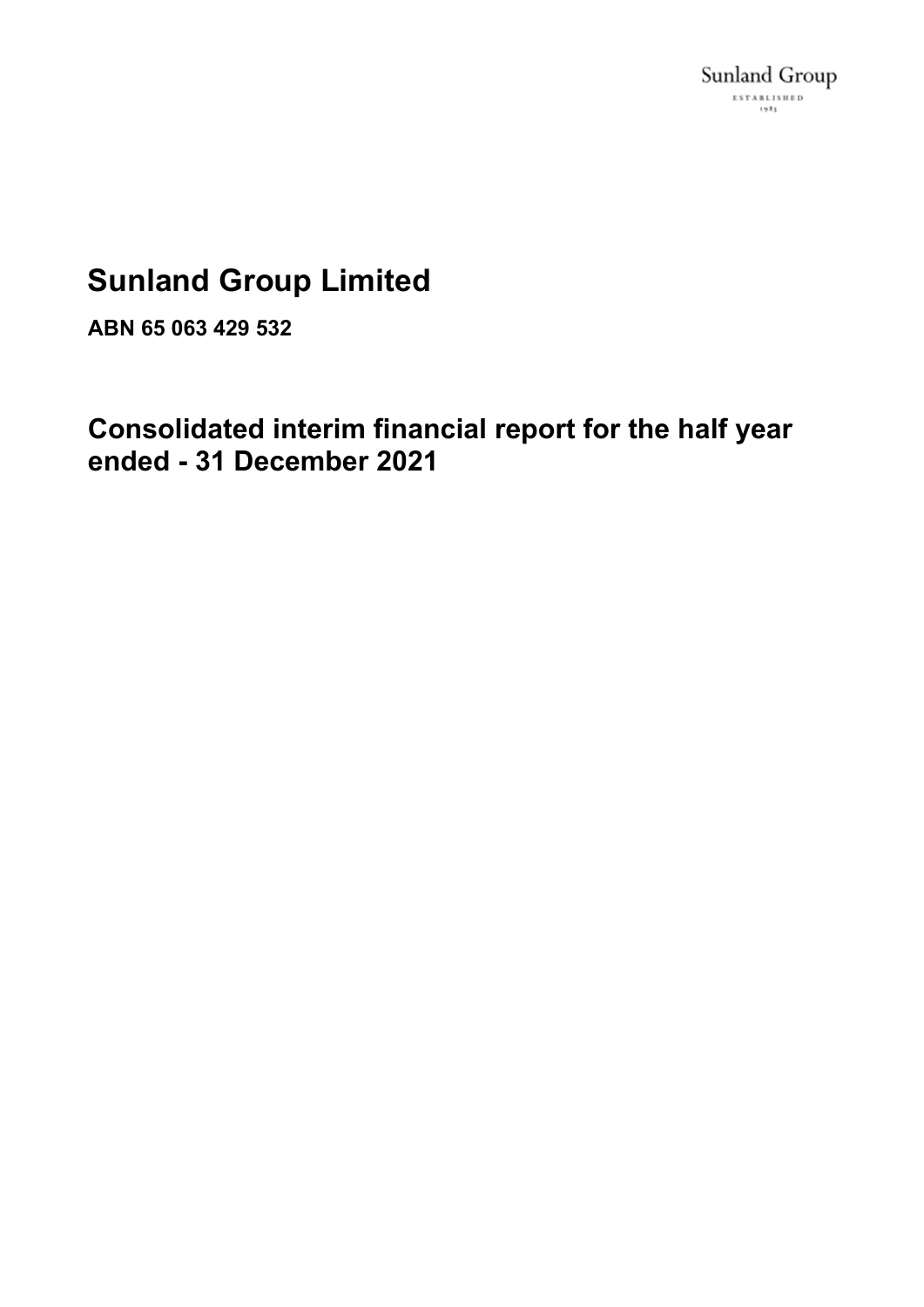### **Sunland Group Limited Directors' report 31 December 2021**

The Directors present their report together with the financial report of Sunland Group Limited and its controlled entities (Sunland or the Group), for the half-year ended 31 December 2021 ("1H22") and the independent review report thereon.

Comparative results are referenced through the Directors' Report as "1H21" for the half-year ended 31 December 2020; and "2021" being for the year ended 30 June 2021.

# **Directors**

The names and details of the Company's Directors in office during the half-year and until the date of this report are listed below. Directors were in the office for the entire period unless otherwise stated.

Mr Soheil Abedian AM, Executive Chairman Mr Sahba Abedian, Managing Director Mr Ron Eames, Non Executive Director Mr Chris Freeman AM, Non Executive Director Ms Rebecca Frizelle AOM, Non Executive Director Mr Vahid Saberi, Non Executive Director

# **Principal activities**

Sunland Group Limited is a company limited by shares that is incorporated and domiciled in Australia. The principal activities of the consolidated entity are residential property development and construction. The Group conducts these activities through its two core business segments of "Residential Housing and Urban Development" and "Multi-Storey" developments. The Residential Housing and Urban Development segment comprises medium-density integrated housing developments and land subdivision. The Multi-Storey segment comprises medium-rise apartment projects generally between five and 15 storeys, and high-rise developments above 15 storeys.

The delivery of Sunland's projects is completed by specialist in-house teams experienced in land acquisition and project feasibility analysis, design, project management, construction, and sales and marketing. The vertically integrated structure of the Group ensures the efficient delivery and management of external parties who may also be engaged in the delivery of projects to achieve Sunland's desired project returns.

There was no significant change in the principal activities of the Group.

# **Consolidated result**

The consolidated profit after tax for the half-year attributable to members of Sunland Group Limited was \$35.9 million (1H21: \$17.4 million).

The period sees the continued delivery of Sunland Group's Strategic Plan. The half year result is primarily attributable to the performance of Sunland's multi-storey segment which contributed to the result through settlements at The Lanes Residences East Village on the Gold Coast, as well as settlements in the Group's Sydney medium density housing development, Montaine Residences. Additionally, the settlement of inventory which is not under development under the strategic plan also contributed to the half year result.

Progress of the Strategy continues to be assisted by the buoyant market conditions being experienced in the locations Sunland has been developing its projects. The cash generated by the Group has reduced debt under the working capital lines and enabled the Directors in December to declare a fully franked special dividend of 10 cents per share, which was paid on 13 January 2022. Additionally, the Directors have declared an interim dividend of 12 cents per share payable 17 March 2022.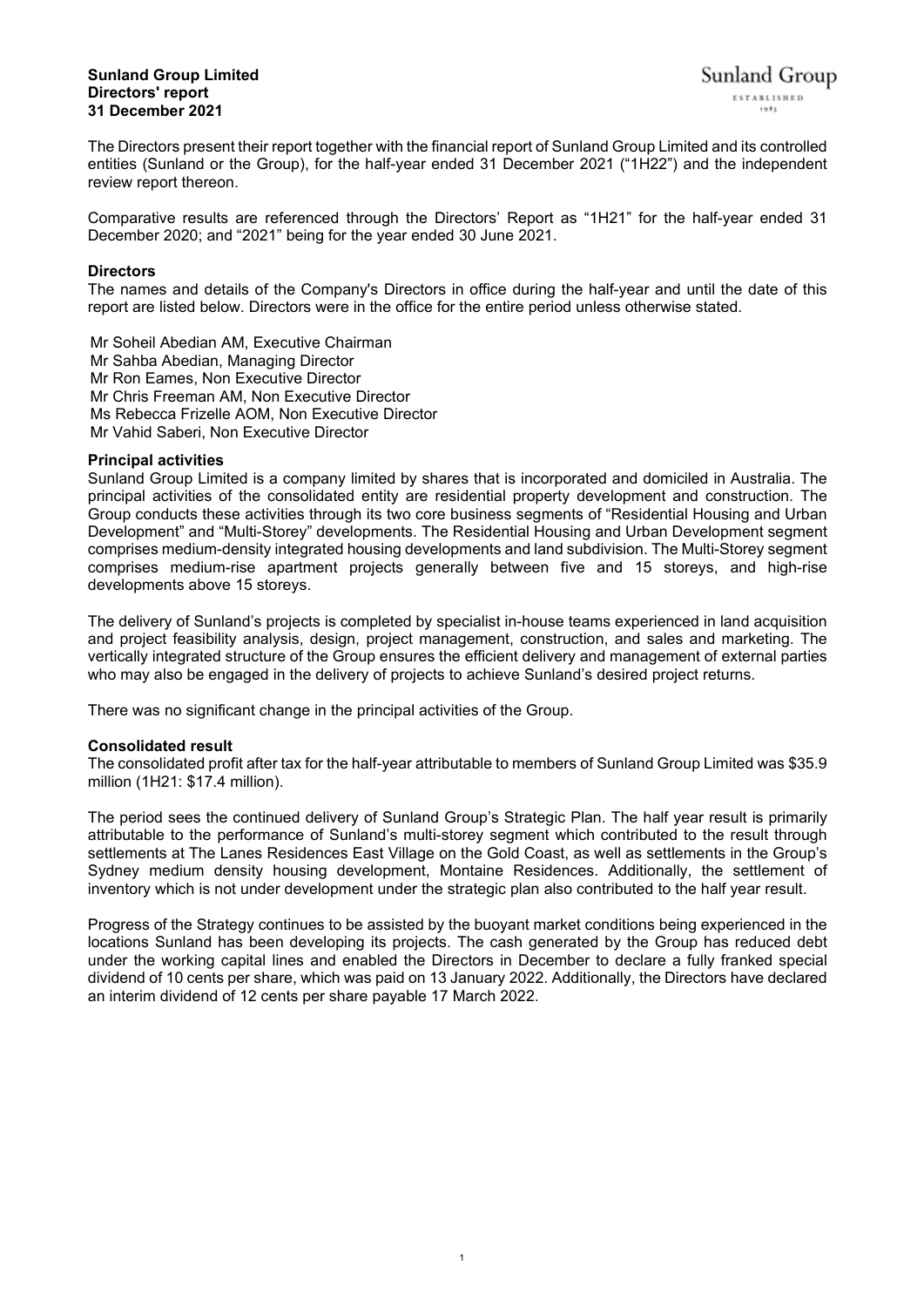# **Operational and financial review**

#### Operating and Financial Highlights

• Statutory Net profit after tax of \$35.9 million (1H21 \$17.4 million)

• Earnings per share of 27 cents (1H21: 13 cents)[1]

• Net tangible assets per share of \$2.30 (2021: \$2.34)[1]

• Fully franked dividends totalling 22 cents per share declared by the Board being a special dividend of 10 cents paid in January 2022 and an interim dividend of 12 cents payable 17 March 2022

• The settlement of various assets were completed in accordance with the Group's strategy contributing a total of \$94.8 million in revenue and \$18.3 million profit after tax

- Strong cash flow from property settlements totalling \$240.0 million (1H21: \$198.6 million)
- The Group achieved a 25% development margin, exceeding the targeted 20% return on costs
- Gearing is 33% debt to assets and 54% debt to equity

[1] Based on consolidated issued shares at the end of the period

# Group Development Portfolio

Sunland has 4 Active projects in Queensland and New South Wales as at the balance date, being The Lanes Residences West Village, 272 Hedges Ave, The Lanes Retail (Qld) and Montaine Residences (NSW). Projects contributing to revenue during this period include The Lanes Residences East Village, and Montaine Residences.

The undeveloped projects that have been settled in this half year period include properties located in Bushland Beach, 154 Marine Parade Greenmount, Kenmore (Qld), Ingleside (NSW), and Carrum Downs (Vic). The settlement of undeveloped projects generated revenue of \$94.8 million and an after tax profit of \$18.3 million.

Contracts in hand for undeveloped projects sold as part of the Strategy which are classified as unconditional contracts include:

| <b>Project</b>             | <b>Contract</b><br>Value | Anticipated<br>settlement | <b>ASX</b><br>announcement |
|----------------------------|--------------------------|---------------------------|----------------------------|
| Grace on Coronation        | 35,500,000               | Feb 2022                  | 18/03/2021                 |
| Greenmount Hotel           | 42,300,000               | Mar 2022                  | 28/01/2021                 |
| The Lakes lot 909          | 13,100,000               | Mar 2022                  | 25/08/2021                 |
| The Lanes Retail           | 45,818,182               | Jun 2022                  | 28/10/2021                 |
| The Lakes lot 916          | 19,650,000               | Aug 2022                  | 25/08/2021                 |
| The Lakes lot 917          | 16,000,000               | Oct 2022                  | 31/08/2021                 |
| Other undeveloped projects | 27,075,000               |                           |                            |
|                            | 199,443,182              |                           |                            |

Other undeveloped projects include properties at The Heights Pimpama, Labrador, and The Lakes which are scheduled to settle between February and March 2022. The forecasted net profit after tax contribution from the above unconditional contracts is \$45.1 million.

Conditional sales of other Undeveloped Projects have also been achieved including a commercial site at Bushland Beach and Lot 918 at The Lakes (QLD). Contract proceeds of conditional sales, should they occur, is estimated to be approximately \$9.8 million. Management is working with these buyers to fulfill the respective contract conditions.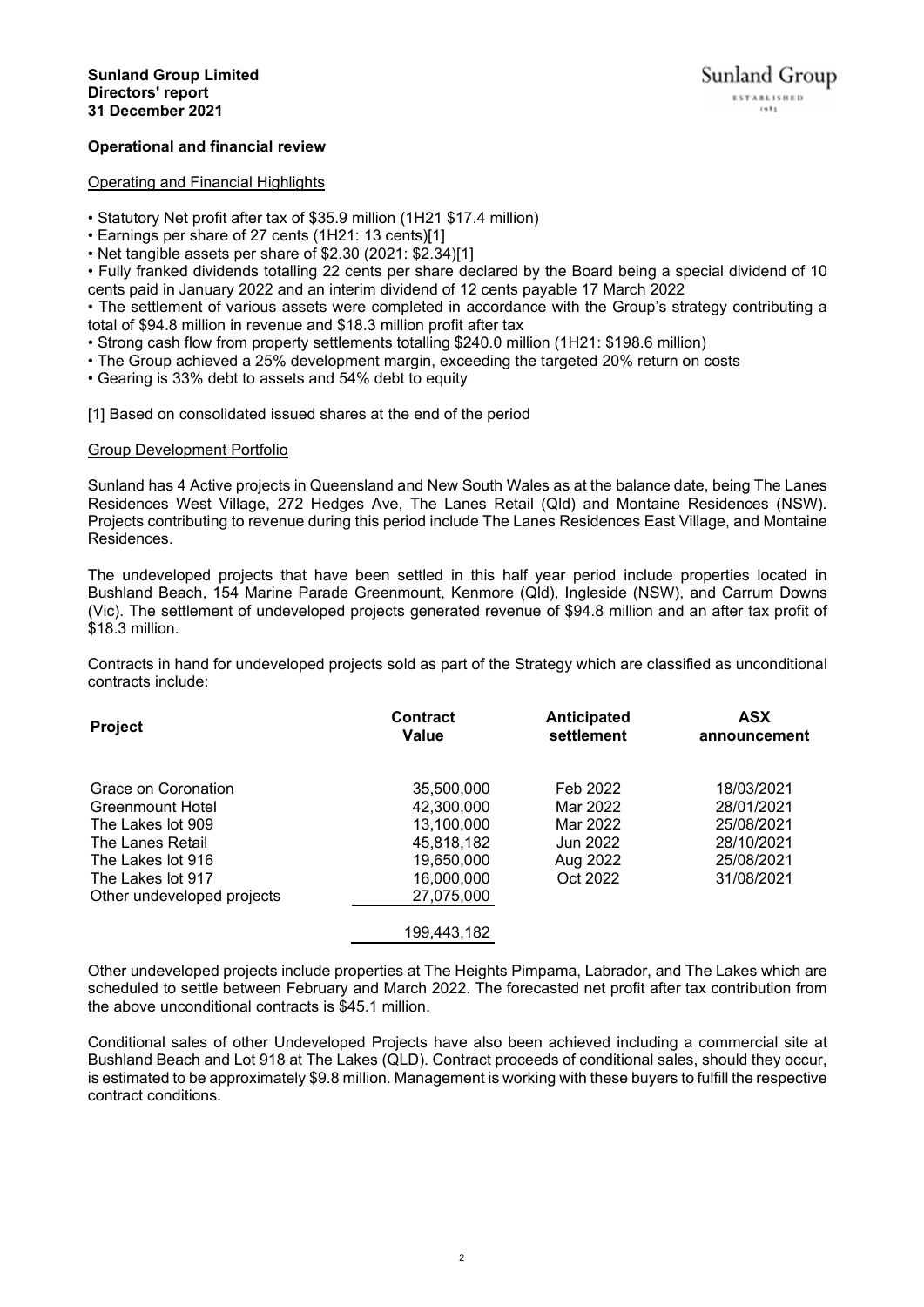# **Group operating activities**

#### Development activities

Sunland's development activities provided strong earnings in this half year period with the completion of various housing and multi-storey projects. Both segments are expected to contribute to the second half of the financial year with the anticipated completion and settlement of 252 Hedges Avenue (QLD) and the continued staged settlements of Montaine Residences (NSW).

Contracted unconditional presales for projects released across the development portfolio total 334 lots as at January 2021 with a combined value of \$429.1 million. There remains 20 off the plan lots in the development portfolio, with a contract value of \$22.4 million, which remain in various stages of the sales process but are not yet unconditional.

The Group settled 213 developed lots (1H21: 313) and a number of undeveloped projects during the period which generated \$240.0 million (1H21: \$198.6 million) in property sales revenue. The bulk of developed lots settlements occurred for medium-rise apartment projects at The Lanes Residences East Village (QLD) and medium density housing at Montaine Residences (NSW).

Multi-storey projects under construction include 272 Hedges Avenue (high-rise) and The Lanes Residences West Village which is the second stage of the northern precinct of this development site.

The Residential Housing and Urban Development segment generated revenues through settlements at Montaine Residences (NSW) which remains under staged construction and will continue to be completed and settle through to October 2022.

The Group exceeded its targeted development margin of 20%, with a return on cost for the period of 25% across its residential development portfolio (excludes marketing costs, which are expensed ahead of recognising revenue - refer segment report for further explanation). The impact of rising construction costs and supply chain pressure continues to be managed within project forecasts.

The Multi-Storey segment returned 22%, boosted by the settlement of the undeveloped 154 Marine Parade Greenmount. The Residential Housing and Urban Development segment returned 28%, which included the varying contributions of undeveloped projects located in Bushland Beach, 154 Marine Parade Greenmount, Kenmore (Qld), Ingleside (NSW), and Carrum Downs (Vic).

#### Other group activities

Other revenues include net holding incomes generated by various sites before development commences and it continues to be a decreasing element of the Group's net profit after tax as undeveloped projects are settled. Whilst the contribution from Greenmount Hotel's holding income was reduced as a result of the impact of the COVID-19 pandemic on inbound tourism, it continued to contribute to the property's holding costs.

Income from investment properties held by the Group have a relatively small contribution to the Group's activities. This revenue is generated by Royal Pines Marina Village. It is occupied by Sunland's Gold Coast office, as well as other retail and commercial tenants. The Group is nearing completion of a childcare centre on this site for a childcare operator to lease space that will have capacity for approximately 100 children and will increase the net income generated by Royal Pines Marina Village. The Group intends to sell the property once the childcare centre is operational.

In respect to the Group's other commercial/retail site, The Lanes Retail, an amended development application to deliver retail and commercial space has been approved. The preleasing program and initial civil works have commenced for this retail development undertaking. This site is subject to an unconditional contract for sale (refer ASX announcement 28 October 2021).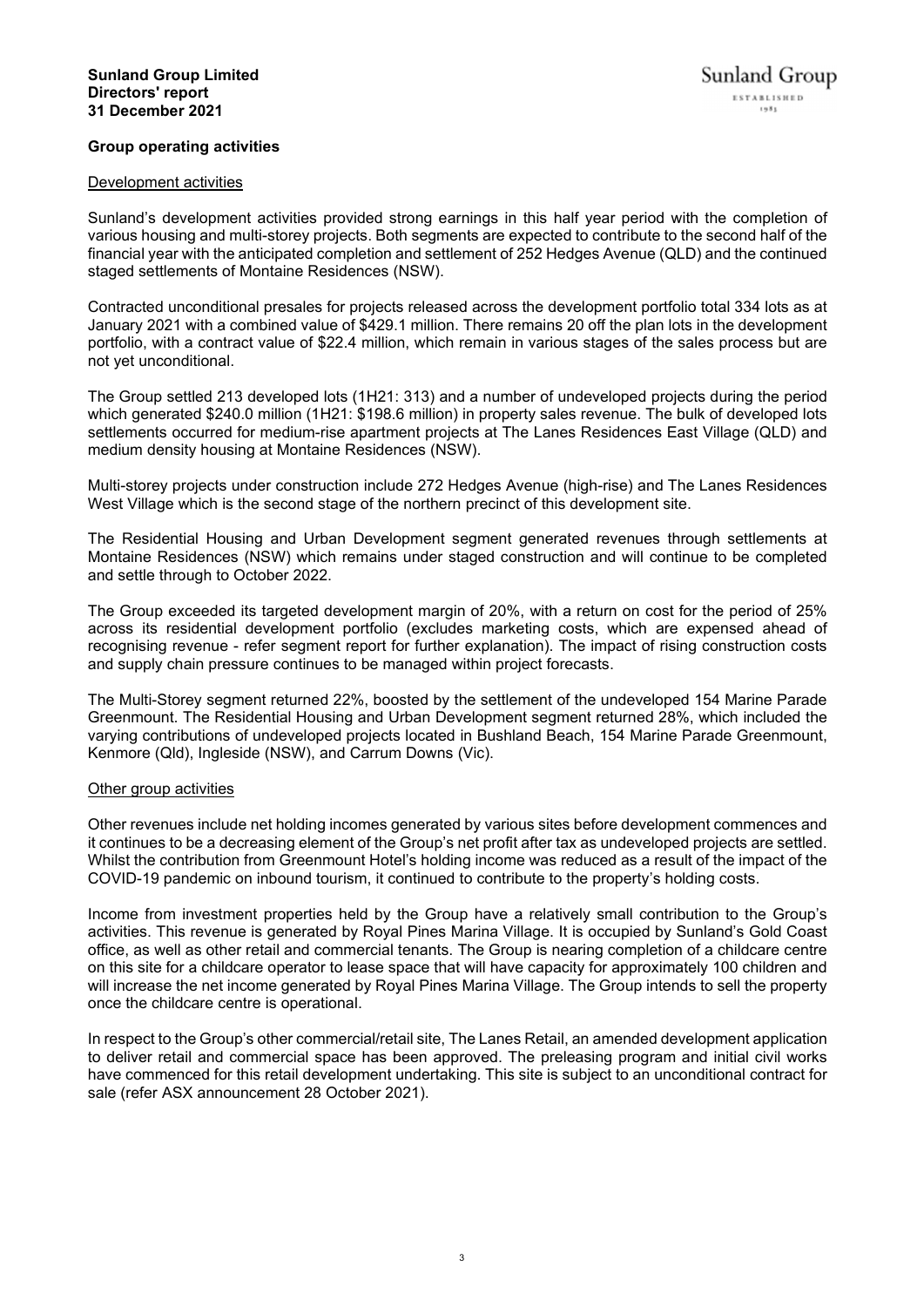# **Capital management**

The effective delivery of Sunland's Strategy is reliant on the continued availability and efficient management of the Group's debt lines, together with appropriate timing for the return of capital to shareholders. This will ensure the Group retains capacity to manage development risks associated with those projects under construction. It is expected these projects will be delivered over the course of the next 18 months, although construction risks may affect this expected time frame.

In application of the Group's capital management strategy during the period, the Group's available credit facility limits were reduced by \$130 million, and by a further \$36 million in January 2022. Directors will continue to allocate funds generated by the Group's development activities for working capital, project delivery, repayment of liabilities, and for returning net asset value to shareholders.

Following an assessment of the Group's capital requirements and debt facilities for ongoing activities, Directors declared a special dividend of 10 cents per share in December, which was paid in January 2022. An interim dividend of 12 cents per share was declared on 16 February 2022, for payment 17 March 2022. Both dividends are fully franked.

#### **Rounding of amounts**

The Company is of a kind referred to in ASIC Corporations (Rounding in Financial / Directors Reports) Instrument 2016/191. In accordance with this legislative instrument, amounts in the Financial Report and Directors' Report have been rounded to the nearest thousand dollars, unless otherwise stated.

#### **Auditor's independence declaration**

The Directors received the following declaration from the auditor of Sunland Group Limited and forms part of the Directors' Report.

This report is made in accordance with a resolution of Directors, pursuant to section 306(3)(a) of the Corporations Act 2001.

On behalf of the Directors

 $\overline{\phantom{a}}$  , and the set of the set of the set of the set of the set of the set of the set of the set of the set of the set of the set of the set of the set of the set of the set of the set of the set of the set of the s

Sahba Abedian **Director** 

16 February 2022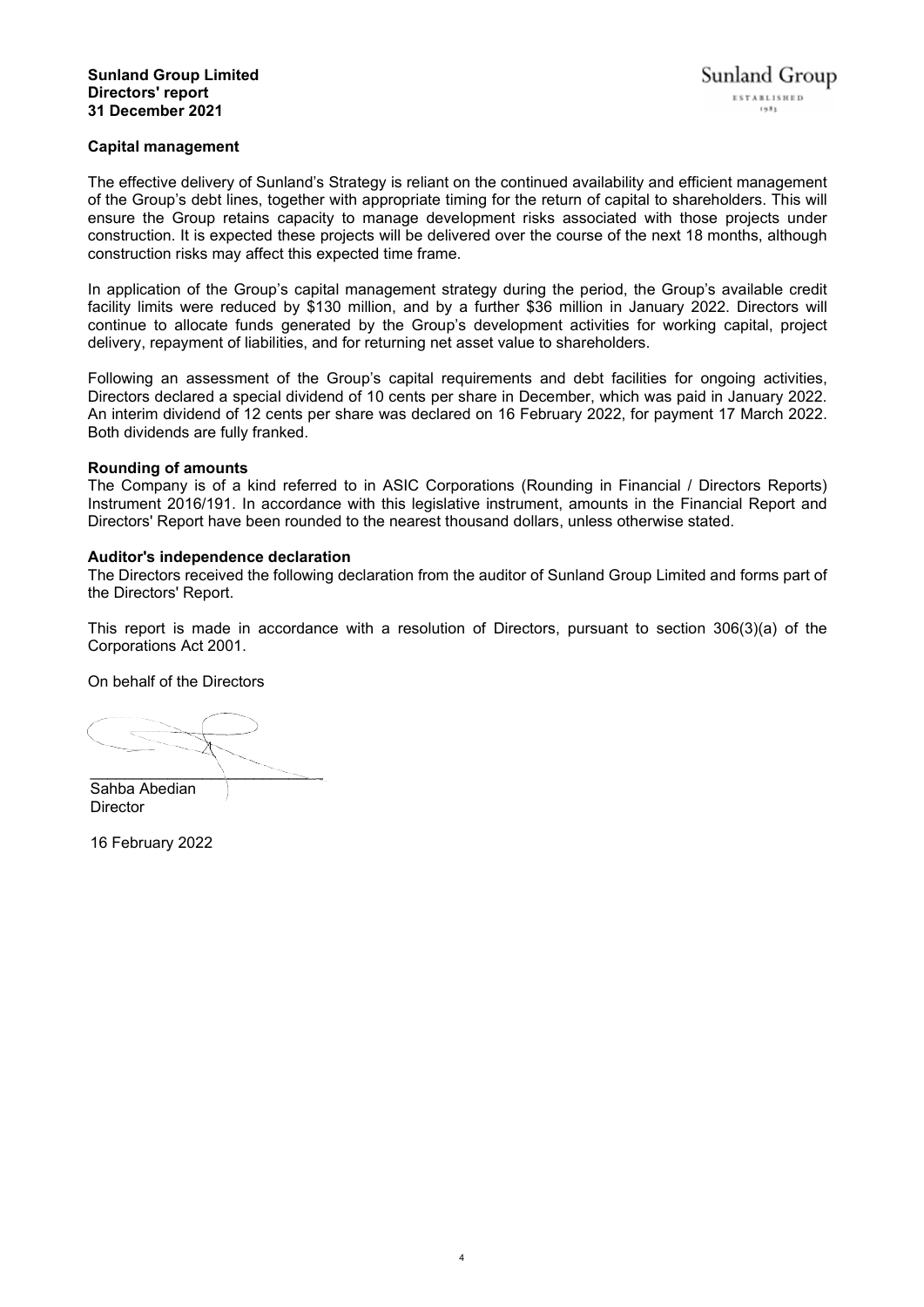

Tel: +61 7 3237 5999 Fax: +61 7 3221 9227 **www.bdo.com.au**

Level 10, 12 Creek St Brisbane QLD 4000 GPO Box 457 Brisbane QLD 4001 Australia

# **DECLARATION OF INDEPENDENCE BY CAMERON HENRY TO THE DIRECTORS OF SUNLAND GROUP LIMITED**

As lead auditor of Sunland Group Limited for the half-year ended 31 December 2021, I declare that, to the best of my knowledge and belief, there have been:

- 1. No contraventions of the auditor independence requirements of the *Corporations Act 2001* in relation to the review; and
- 2. No contraventions of any applicable code of professional conduct in relation to the review.

This declaration is in respect of Sunland Group Limited and the entities it controlled during the period.

**Cameron Henry** Director

**BDO Audit Pty Ltd** Brisbane, 16 February 2022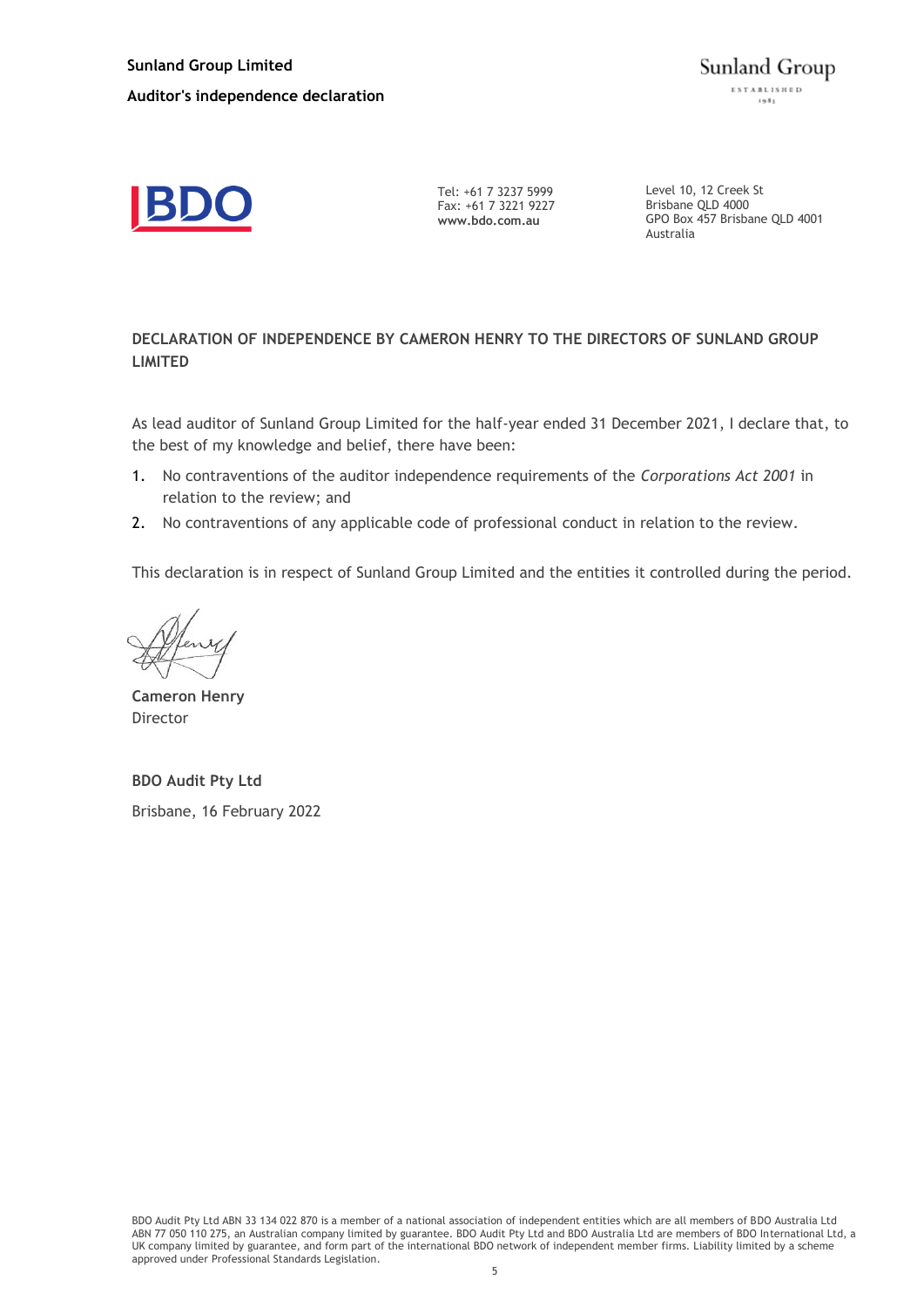# **Sunland Group Limited Consolidated statement of comprehensive income For the half-year ended 31 December 2021**

 $\pmb{ \text{Sunland Group} \ }_{\scriptscriptstyle \text{ESTALISRED}}$ 

|                                                                                                                                                                                                      |             | <b>Consolidated</b><br>31                             | 31                                                   |
|------------------------------------------------------------------------------------------------------------------------------------------------------------------------------------------------------|-------------|-------------------------------------------------------|------------------------------------------------------|
|                                                                                                                                                                                                      | <b>Note</b> | <b>December</b><br>2021<br>\$'000                     | <b>December</b><br>2020<br>\$'000                    |
| <b>Revenue</b>                                                                                                                                                                                       |             |                                                       |                                                      |
| Revenue from the sale of properties<br>Other revenue from operations                                                                                                                                 | 4           | 240,026<br>3,292                                      | 198,608<br>1,843                                     |
| Other income / (expense)                                                                                                                                                                             |             | (18)                                                  | 950                                                  |
| <b>Expenses</b><br>Cost of goods sold - property developments<br>Administration and other expenses<br>Cost of other operations<br>Employee benefits expense<br>Depreciation and amortisation expense | 5           | (193, 727)<br>(2,001)<br>(463)<br>(4, 556)<br>(1,021) | (168, 015)<br>(1,687)<br>(322)<br>(5,304)<br>(1,039) |
| Profit before income tax expense                                                                                                                                                                     |             | 41,532                                                | 25,034                                               |
| Income tax expense                                                                                                                                                                                   |             | (5,623)                                               | (7,669)                                              |
| Profit after income tax expense for the half-year attributable to the<br>shareholders of Sunland Group Limited                                                                                       |             | 35,909                                                | 17,365                                               |
| Other comprehensive income for the half-year, net of tax                                                                                                                                             |             |                                                       |                                                      |
| Total comprehensive income for the half-year attributable to the<br>shareholders of Sunland Group Limited                                                                                            |             | 35,909                                                | 17,365                                               |
|                                                                                                                                                                                                      |             | <b>Cents</b>                                          | <b>Cents</b>                                         |
| Basic earnings per share<br>Diluted earnings per share                                                                                                                                               |             | 26.2<br>26.2                                          | 12.7<br>12.7                                         |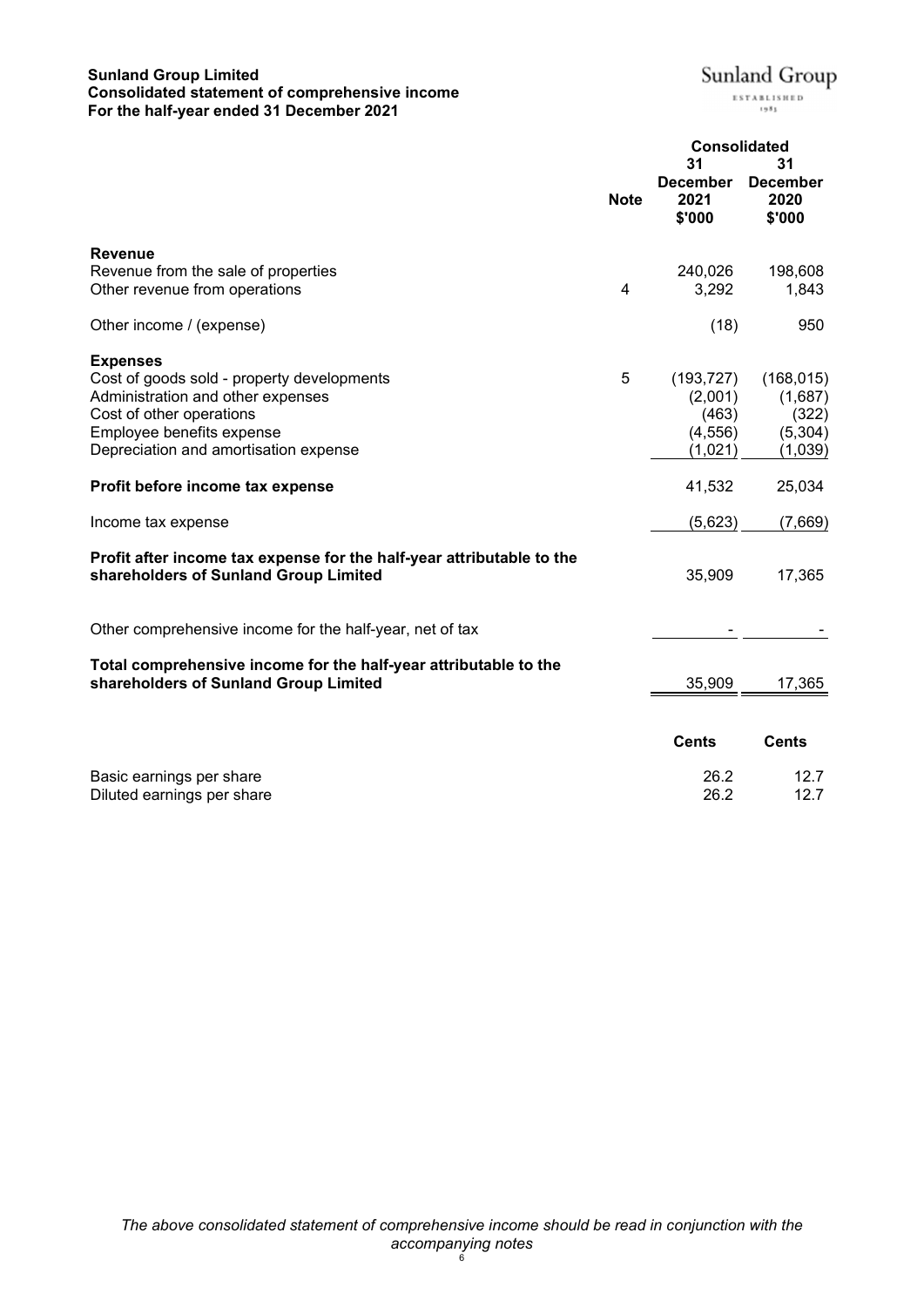# **Sunland Group Limited Consolidated statement of financial position As at 31 December 2021**

|                                                | <b>Note</b> | <b>December</b><br>2021<br>\$'000 | 30 June<br>2021<br>\$'000 |
|------------------------------------------------|-------------|-----------------------------------|---------------------------|
| Assets                                         |             |                                   |                           |
| <b>Current assets</b>                          |             |                                   |                           |
| Cash and cash equivalents                      |             | 119,678                           | 13,141                    |
| Trade and other receivables<br>Inventories     |             | 3,565<br>332,580                  | 3,400<br>425,000          |
| Other current assets                           |             | 836                               | 1,270                     |
| Total current assets                           |             | 456,659                           | 442,811                   |
| <b>Non-current assets</b>                      |             |                                   |                           |
| Inventories                                    |             | 26,762                            | 53,918                    |
| Investment properties                          |             | 24,041                            | 20,317                    |
| Property, plant and equipment                  |             | 3,493                             | 4,552                     |
| Right-of-use assets                            |             | 558                               | 670                       |
| Total non-current assets                       |             | 54,854                            | 79,457                    |
| <b>Total assets</b>                            |             | 511,513                           | 522,268                   |
| <b>Liabilities</b>                             |             |                                   |                           |
| <b>Current liabilities</b>                     |             |                                   |                           |
| Trade and other payables                       |             | 6,466                             | 14,872                    |
| Interest bearing liabilities                   |             | 116,661                           | 92,104                    |
| <b>Current tax liabilities</b>                 |             | 6,519                             | 1,123                     |
| Provisions                                     |             | 2,609                             | 3,061                     |
| Dividends payable<br>Other current liabilities | $\,6$       | 13,691<br>6,980                   |                           |
| <b>Total current liabilities</b>               |             | 152,926                           | 8,792<br>119,952          |
| <b>Non-current liabilities</b>                 |             |                                   |                           |
| Interest bearing liabilities                   |             | 48,361                            | 76,833                    |
| Deferred tax                                   |             | 2,979                             | 13,162                    |
| Provisions<br>Other non-current liabilities    |             | 246<br>345                        | 223                       |
| <b>Total non-current liabilities</b>           |             | 51,931                            | <u>441</u><br>90,659      |
|                                                |             |                                   |                           |
| <b>Total liabilities</b>                       |             | 204,857                           | 210,611                   |
| <b>Net assets</b>                              |             | 306,656                           | 311,657                   |
| <b>Equity</b>                                  |             |                                   |                           |
| Contributed equity                             |             | 123,195                           | 123,195                   |
| Retained earnings                              |             | 183,461                           | 188,462                   |
| <b>Total equity</b>                            |             | 306,656                           | 311,657                   |

Sunland Group

ESTABLISHED 1983

**Consolidated**

**31**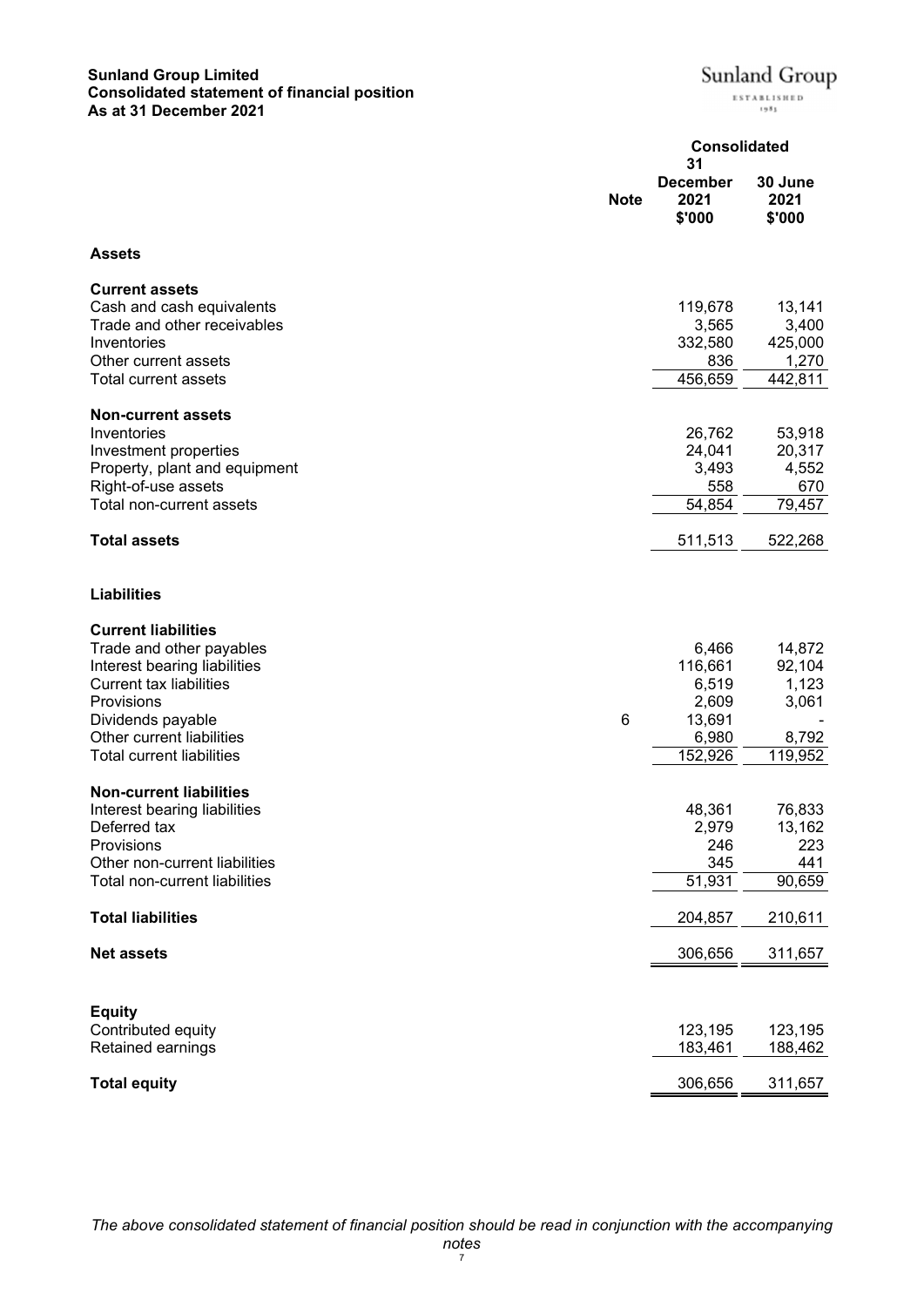# **Sunland Group Limited Consolidated statement of changes in equity For the half-year ended 31 December 2021**

 $\pmb{ \text{Sunland Group} \ }_{\scriptscriptstyle \text{ESTALISRED}}$ 

| <b>Consolidated</b>                                                                                                          | <b>Contributed</b><br>equity<br>\$'000 | <b>Retained</b><br>profits<br>\$'000 | <b>Total</b><br>equity<br>\$'000 |
|------------------------------------------------------------------------------------------------------------------------------|----------------------------------------|--------------------------------------|----------------------------------|
| Balance at 1 July 2020                                                                                                       | 123,510                                | 218,278                              | 341,788                          |
| Profit after income tax expense for the half-year<br>Other comprehensive income for the half-year, net of tax                |                                        | 17,365                               | 17,365                           |
| Total comprehensive income for the half-year                                                                                 |                                        | 17,365                               | 17,365                           |
| Transactions with shareholders in their capacity as shareholders:<br>Purchases of treasury shares<br>Dividends paid (note 6) | (315)                                  | (13, 691)                            | (315)<br>(13, 691)               |
| Balance at 31 December 2020                                                                                                  | 123,195                                | 221,952                              | 345,147                          |
|                                                                                                                              |                                        |                                      |                                  |
| <b>Consolidated</b>                                                                                                          | <b>Contributed</b><br>equity<br>\$'000 | <b>Retained</b><br>profits<br>\$'000 | <b>Total</b><br>equity<br>\$'000 |
| Balance at 1 July 2021                                                                                                       | 123,195                                | 188,462                              | 311,657                          |
| Profit after income tax expense for the half-year<br>Other comprehensive income for the half-year, net of tax                |                                        | 35,909                               | 35,909                           |
| Total comprehensive income for the half-year                                                                                 |                                        | 35,909                               | 35,909                           |
| Transactions with shareholders in their capacity as shareholders:<br>Dividends paid<br>Dividends declared                    |                                        | (27, 219)<br>(13, 691)               | (27, 219)<br>(13,691)            |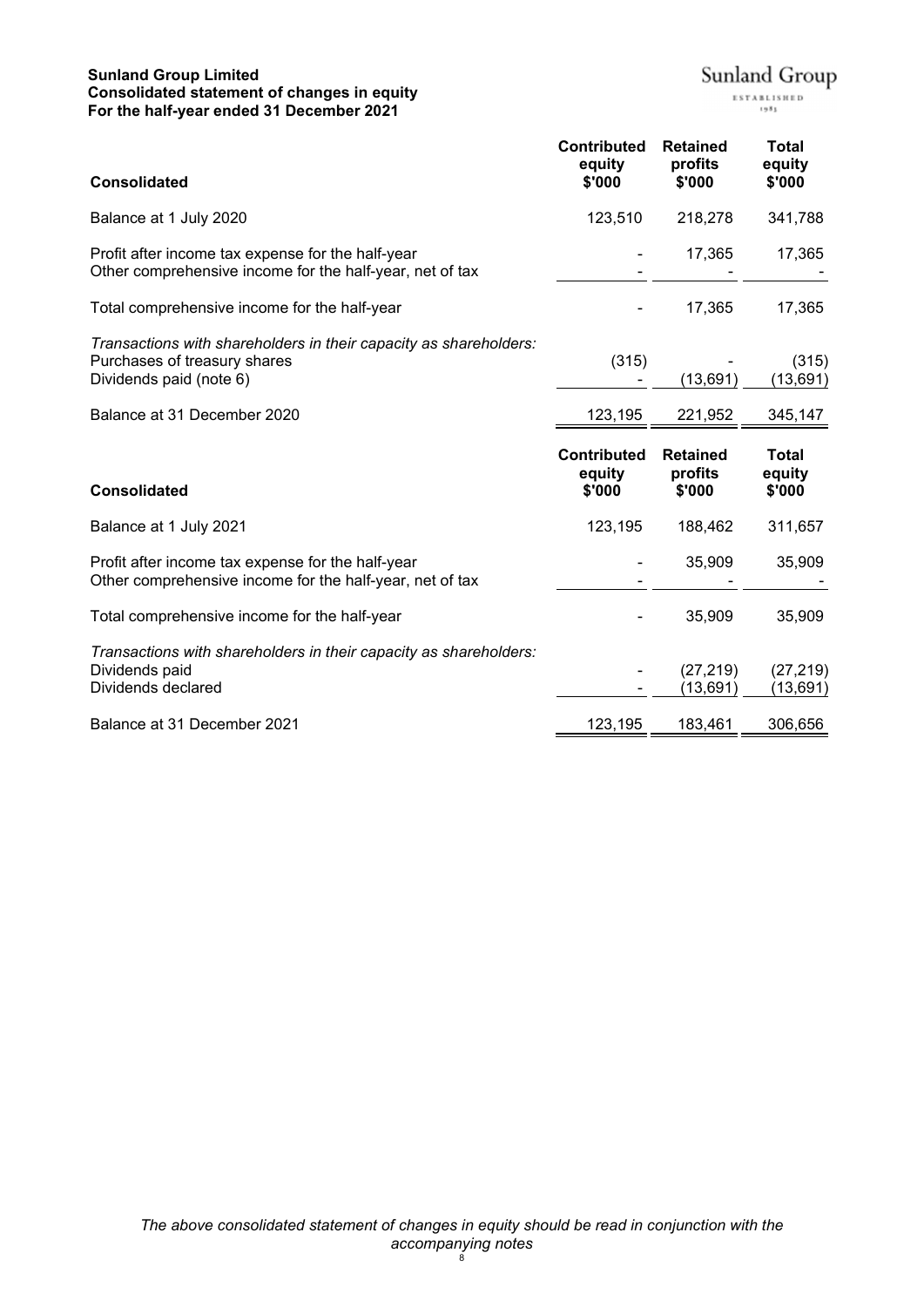# **Sunland Group Limited Consolidated statement of cash flows For the half-year ended 31 December 2021**

Sunland Group

 $\begin{array}{c} \texttt{ESTABLISHED} \\ \texttt{1933} \end{array}$ 

|                                                                                                                                                                                                                                                                                                |             | <b>Consolidated</b><br>31<br>31                    |                                                      |
|------------------------------------------------------------------------------------------------------------------------------------------------------------------------------------------------------------------------------------------------------------------------------------------------|-------------|----------------------------------------------------|------------------------------------------------------|
|                                                                                                                                                                                                                                                                                                | <b>Note</b> | <b>December</b><br>2021<br>\$'000                  | <b>December</b><br>2020<br>\$'000                    |
| Cash flows from operating activities<br>Cash receipts from operations<br>Cash payments to suppliers and employees<br>Interest received<br>Interest and other finance costs paid<br>Income taxes paid                                                                                           |             | 255,565<br>(99, 347)<br>64<br>(3,734)<br>(10, 176) | 212,446<br>(118, 512)<br>58<br>(4, 344)<br>(10, 302) |
| Net cash from operating activities                                                                                                                                                                                                                                                             |             | 142,372                                            | 79,346                                               |
| Cash flows from investing activities<br>Cash paid on acquisition of property, plant and equipment<br>Payments for construction of investment properties<br>Proceeds from disposal of property, plant and equipment and investment<br>properties<br>Proceeds from sale of financial instruments |             | (3,716)<br>173                                     | (61)<br>(2, 553)<br>2,913<br>316                     |
| Net cash from/(used in) investing activities                                                                                                                                                                                                                                                   |             | (3, 543)                                           | 615                                                  |
| <b>Cash flows from financing activities</b><br>Proceeds from borrowings<br>Dividends paid to company's shareholders<br>Repayment of borrowings<br>Purchases of treasury shares<br>Proceeds from treasury shares dividends                                                                      | 6           | 33,811<br>(27, 382)<br>(38, 884)<br>163            | 23,992<br>(13,691)<br>(62, 819)<br>(315)             |
| Net cash used in financing activities                                                                                                                                                                                                                                                          |             | (32, 292)                                          | (52, 833)                                            |
| Net increase in cash and cash equivalents<br>Cash and cash equivalents at the beginning of the financial half-year                                                                                                                                                                             |             | 106,537<br>13,141                                  | 27,128<br>13,056                                     |
| Cash and cash equivalents at the end of the financial half-year                                                                                                                                                                                                                                |             | 119,678                                            | 40,184                                               |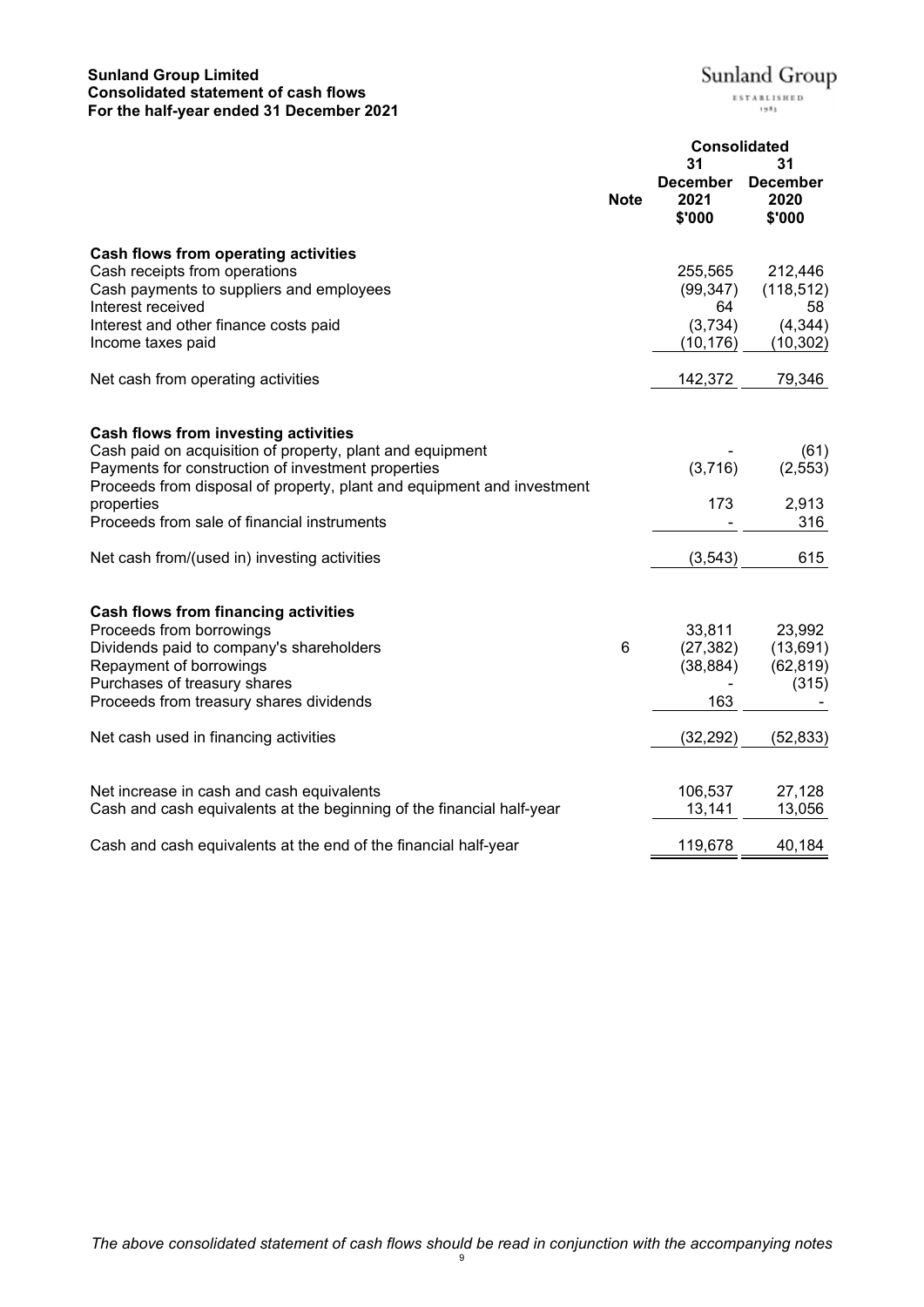# **Sunland Group Limited Notes to the consolidated financial statements 31 December 2021**

# **Note 1. Segment information**

# **31 December 2021**

|                                                                                                                                                                | Land &<br>Housing<br>\$'000 | Multi-storey<br>\$'000 | Other<br>\$'000 | Total<br>\$'000                           |
|----------------------------------------------------------------------------------------------------------------------------------------------------------------|-----------------------------|------------------------|-----------------|-------------------------------------------|
| <b>Revenue</b><br>Revenue recognised from operations                                                                                                           | 112,746                     | 127,280                | 228             | 240,254                                   |
| Development costs incurred in delivery<br>Finance costs expensed<br>Other development costs expensed                                                           | (9,064)<br>(79,134)         | (3,649)<br>(100, 395)  | (922)           | (12, 713)<br>(180, 451)                   |
| Total development costs                                                                                                                                        | (88,198)                    | (104, 044)             | (922)           | (193, 164)                                |
| Segment result - development return<br>Return on development costs<br>Return on costs                                                                          | 24,547<br>28%               | 23,236<br>22%          | (693)           | 47,090                                    |
| Overall return for combined development operations 25%                                                                                                         |                             |                        |                 |                                           |
| Other transactions during the year<br>Marketing<br>Warranties adjustments<br>Recovery of warranty costs<br>Interest received<br>Unallocated corporate expenses | (224)<br>(54)               | (606)<br>(446)         | (155)           | (985)<br>(500)<br>3,000<br>64<br>(7, 137) |
| Profit before tax<br>Income tax expense                                                                                                                        |                             |                        |                 | 41,532<br>(5,623)                         |
| Net profit for the year                                                                                                                                        |                             |                        |                 | 35,909                                    |
| <b>Assets</b><br>Segment assets<br>Unallocated corporate assets                                                                                                | 43,706                      | 315,635                | 25,930          | 385,271<br>126,242                        |
| Consolidated total assets                                                                                                                                      | 43,706                      | 315,635                | 25,930          | 511,513                                   |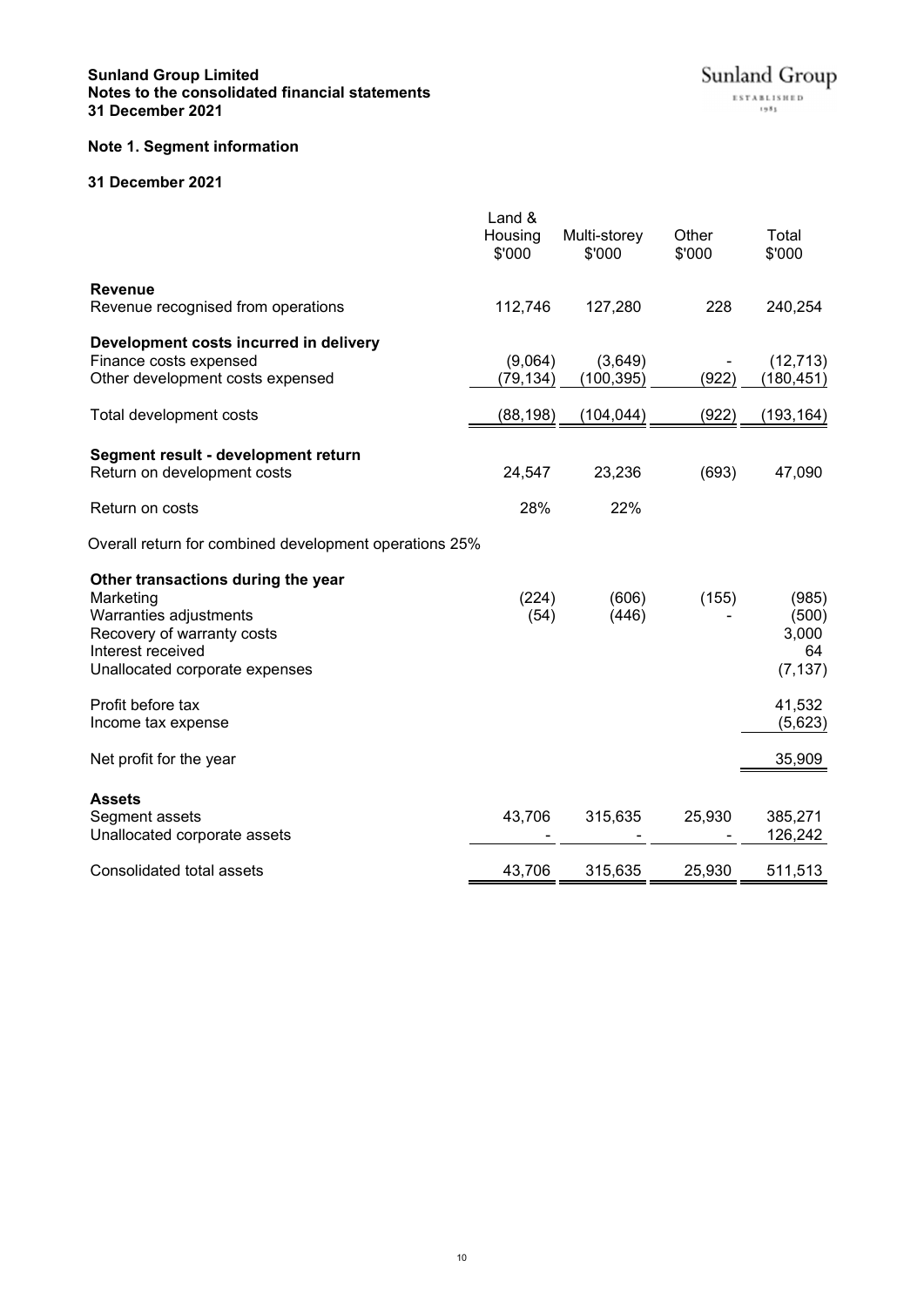# **Note 1. Segment information (continued)**

# **31 December 2020**

|                                                                                                                                                                                                                                                                                       | Land &<br>Housing<br>\$'000        | Multi-storey<br>\$'000            | Other<br>\$'000    | Total<br>\$'000                                       |
|---------------------------------------------------------------------------------------------------------------------------------------------------------------------------------------------------------------------------------------------------------------------------------------|------------------------------------|-----------------------------------|--------------------|-------------------------------------------------------|
| <b>Revenue</b><br>Revenue recognised from operations                                                                                                                                                                                                                                  | 80,539                             | 118,068                           | 965                | 199,572                                               |
| Development costs incurred in delivery<br>Finance costs expensed<br>Other development costs expensed<br>Total development costs                                                                                                                                                       | (3, 158)<br>(67, 951)<br>(71, 109) | (4,781)<br>(85, 328)<br>(90, 109) | (1,089)<br>(1,089) | (7,939)<br>(154, 368)<br>(162, 307)                   |
| Segment result - development return<br>Return on development costs<br>Return on costs                                                                                                                                                                                                 | 9,430<br>13%                       | 27,959<br>31%                     | (124)              | 37,265                                                |
| Overall return for combined development operations 23%<br>Other transactions during the year<br>Marketing<br>Inventory net realisable value adjustments<br>Warranties adjustments<br>Interest received<br>Gain on disposal of investment properties<br>Unallocated corporate expenses | (862)<br>(461)<br>(296)            | (851)<br>(4,257)<br>(44)          | (26)               | (1,739)<br>(4, 718)<br>(340)<br>58<br>950<br>(6, 442) |
| Profit before tax<br>Income tax expense<br>Net profit for the year                                                                                                                                                                                                                    |                                    |                                   |                    | 25,034<br>(7,669)<br>17,365                           |
| <b>Assets</b><br>Segment assets<br>Unallocated corporate assets                                                                                                                                                                                                                       | 131,099                            | 328,265                           | 20,135             | 479,499<br>54,139                                     |
| Consolidated total assets                                                                                                                                                                                                                                                             | 131,099                            | 328,265                           | 20,135             | 533,638                                               |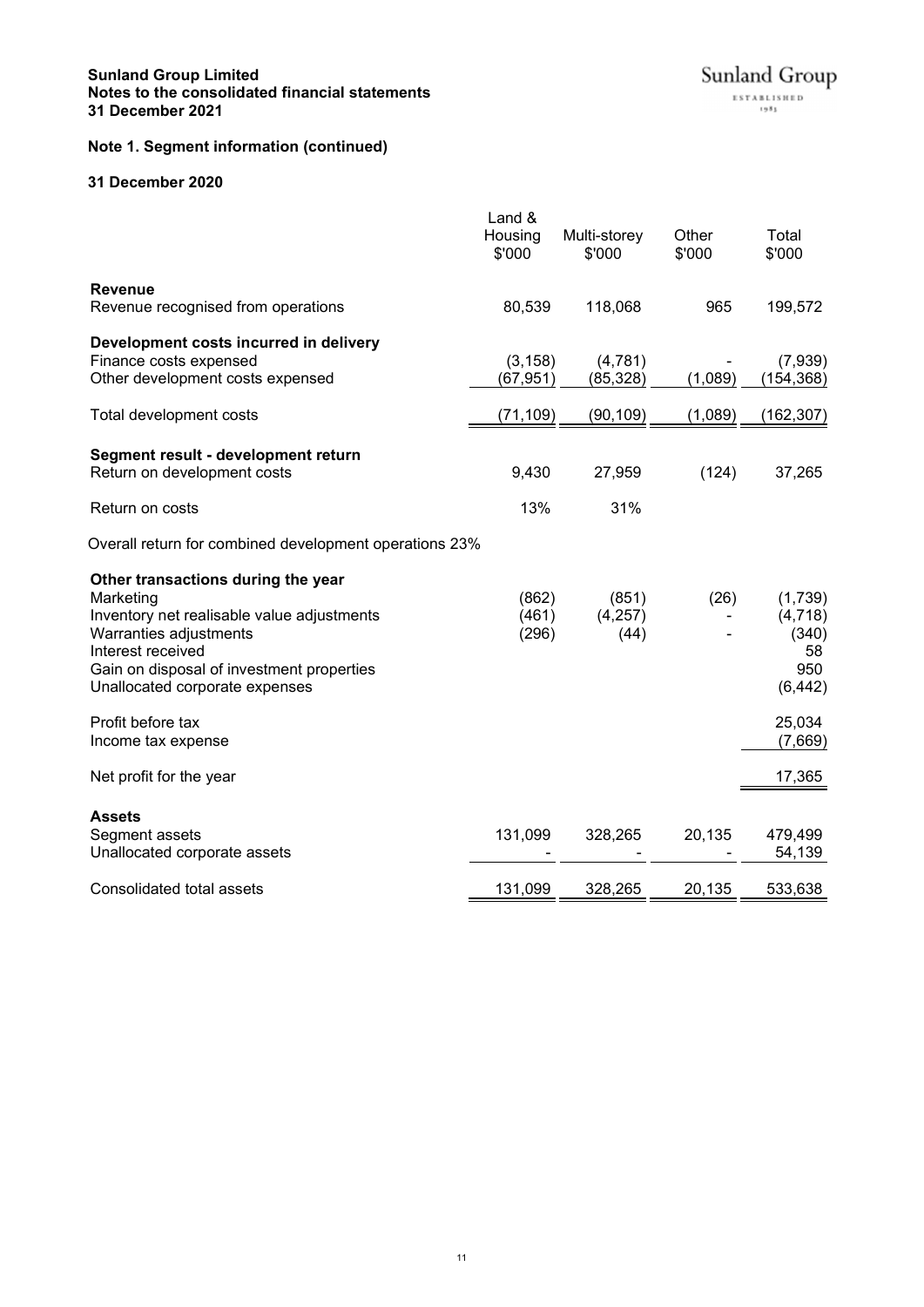# **Note 1. Segment information (continued)**

The consolidated entity comprises the following main segments:

• Land and Housing - Development and sale of land (urban development), medium density housing products and project services;

• Multi-storey - Development and sale of medium rise projects (generally between five and fifteen stories) and high rise projects (above fifteen stories); and

• Other - Operating results from investment properties and net holding income

Management approaches and manages project acquisitions and feasibilities using primarily a "return on cost" methodology with a target of 20% return on development costs. Development costs include land, consultants, construction costs, statutory charges and finance costs required to deliver the project. These costs are capitalised for accounting and expensed as revenue is generated through the settlements of a project as it is progressively completed, usually on a staged basis.

Marketing costs are managed separately and are generally expensed for accounting, ahead of recognising revenue from a project. This can distort the reported return on projects and each segment, particularly where projects (which are mostly staged) are delivered over multiple reporting periods. Operating segment disclosures therefore separate marketing and other one off costs expensed during a reporting period in order to assess the consistency of returns on development costs associated with the projects and each segment.

Unallocated corporate expenses are generally corporate overhead costs being employee benefits and administration expenses that are not directly attributable to the operating segments.

# **Note 2. Corporate information**

These interim financial statements are of the consolidated entity consisting of Sunland Group Limited and its controlled entities (the Group) and are presented in Australian dollars.

Sunland Group Limited is a company limited by shares, incorporated and domiciled in Australia. The Group's principal activities are residential property development and construction. Its registered office and principal place of business is:

#### 140A Alice Street Brisbane Qld 4000 **Note 3. Basis of preparation of the half-year financial report**

These general purpose financial statements for the interim half-year reporting period ended 31 December 2021 have been prepared in accordance with Australian Accounting Standard AASB 134 'Interim Financial Reporting' and the Corporations Act 2001, as appropriate for for-profit oriented entities. Compliance with AASB 134 ensures compliance with International Financial Reporting Standard IAS 34 'Interim Financial Reporting'.

These general purpose financial statements do not include all the notes of the type normally included in annual financial statements. Accordingly, these financial statements are to be read in conjunction with the annual report for the year ended 30 June 2021 and any public announcements made by the Company during the interim reporting period in accordance with the continuous disclosure requirements of the Corporations Act 2001.

The principal accounting policies adopted are consistent with those of the previous financial year and corresponding interim reporting period, unless otherwise stated.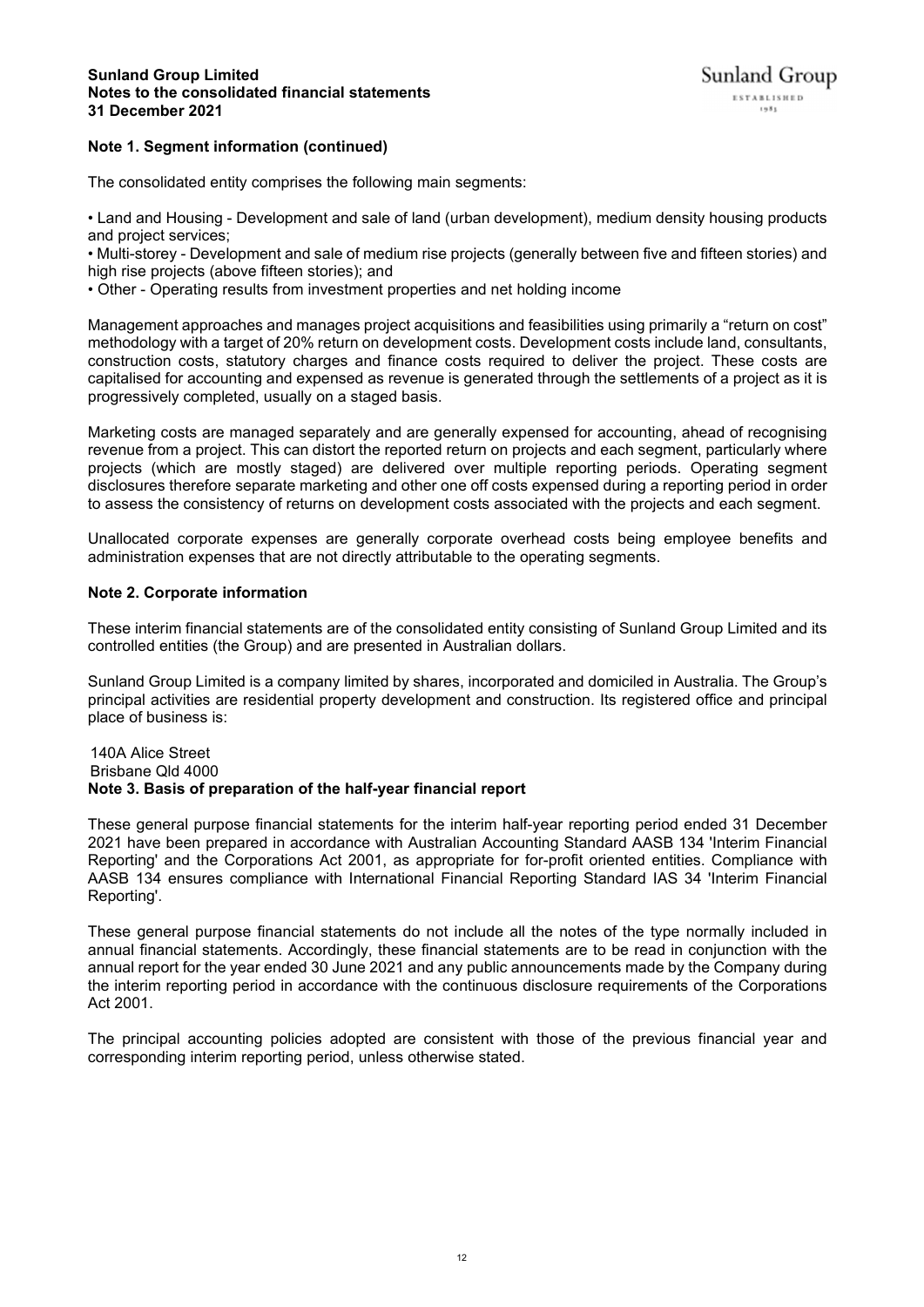# **Note 4. Other revenue from operations**

|                                 | <b>Consolidated</b>                     |                                         |
|---------------------------------|-----------------------------------------|-----------------------------------------|
|                                 | 31<br><b>December</b><br>2021<br>\$'000 | 31<br><b>December</b><br>2020<br>\$'000 |
| Investment property revenue (a) | 159                                     | 251                                     |
| Holding income (b)              | (311)                                   | 256                                     |
| Interest received               | 64                                      | 58                                      |
| Recovery of warranty costs      | 3,000                                   |                                         |
| Other revenue                   | 380                                     | 1,278                                   |
|                                 | 3,292                                   | 1,843                                   |

# (a) Investment property revenue

Investment property revenue represents the gross revenue generated by rental and operating activities from properties intended to be held as investments for ongoing, non-development revenue

#### (b) Holding income

Holding income represents the net returns generated by pre-existing rental and operating activities from acquired inventory whilst development approvals are being sought and before construction commences on the site.

# **Note 5. Cost of goods sold - property developments**

|                                                          | <b>Consolidated</b>               |                                   |  |
|----------------------------------------------------------|-----------------------------------|-----------------------------------|--|
|                                                          | 31                                | 31                                |  |
|                                                          | <b>December</b><br>2021<br>\$'000 | <b>December</b><br>2020<br>\$'000 |  |
| Costs of goods sold - property developments              | 181,014                           | 155,358                           |  |
| Cost of goods sold - net realisable value adjustment (a) |                                   | 4,718                             |  |
| Finance costs                                            | 12,713                            | 7,939                             |  |
|                                                          | 193,727                           | 168,015                           |  |

(a) The net realisable value adjustment in the prior comparative period relates predominantly to Marine Parade, Labrador and reflects the Group's strategy announced in October 2020 to sell non-development assets and return capital to shareholders.

# **Note 6. Equity - Dividends**

Dividends paid during the financial half-year were as follows:

|                                                         | 31<br><b>December</b><br>2021<br><b>Cents per</b><br>share | 31<br><b>December</b><br>2021<br>\$'000 | 31<br><b>December</b><br>2020<br><b>Cents per</b><br>share | 31<br><b>December</b><br>2020<br>\$'000 |
|---------------------------------------------------------|------------------------------------------------------------|-----------------------------------------|------------------------------------------------------------|-----------------------------------------|
|                                                         |                                                            |                                         |                                                            |                                         |
|                                                         |                                                            |                                         |                                                            |                                         |
|                                                         |                                                            |                                         |                                                            |                                         |
| <b>Ordinary shares</b>                                  |                                                            |                                         |                                                            |                                         |
| Final fully franked dividend for the previous financial |                                                            |                                         |                                                            |                                         |
| year                                                    | 4                                                          | 5.476                                   |                                                            | 9,584                                   |
| Special fully franked dividend                          | 16                                                         | 21.906                                  | 3                                                          | 4,107                                   |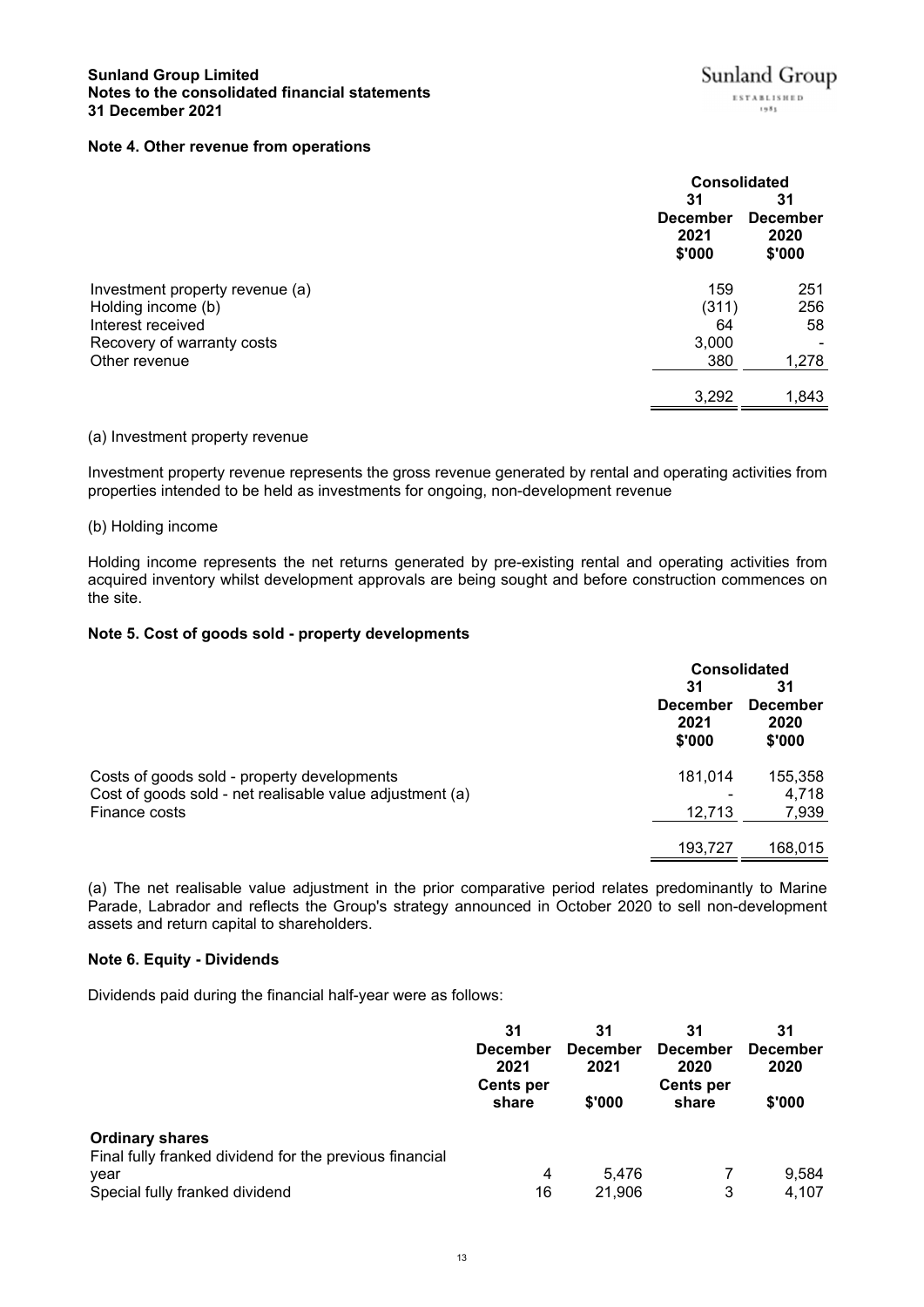# **Sunland Group Limited Notes to the consolidated financial statements 31 December 2021**

# **Note 6. Equity - Dividends (continued)**

#### **Dividends declared**

On 23 December 2021 the directors declared a special dividend of 10 cents per share (1H21: Nil) fully franked at a rate of 30% with a payment date of 13 January 2022. The total distribution of \$13,690,952 (1H21: Nil) based on the number of outstanding shares at balance date (including treasury shares) has been provided for on the statement of financial position.

On 16 February 2022 the directors declared an interim dividend of 12 cents per share (1H21: 8 cents) fully franked at a rate of 30%. The total estimated distribution of \$16,429,142 (1H21: \$41,072,855) is based on the number of shares outstanding (including treasury shares) as at the date of issue of these financial statements.

#### **Note 7. Financing arrangements**

The Group had access to the following borrowing facilities at the end of the reporting period. The facilities have been split into "working capital" facilities, "project specific" facilities and "unsecured notes". The working capital facilities are available to the Group on a come and go basis. The undrawn amount of the project specific facilities are available progressively for the purpose of delivering the projects they are funding:

|                                                                    | <b>Consolidated</b><br>31  |                           |
|--------------------------------------------------------------------|----------------------------|---------------------------|
|                                                                    | December<br>2021<br>\$'000 | 30 June<br>2021<br>\$'000 |
| <b>Working capital facilities</b>                                  |                            |                           |
| Working capital facilities available (a)                           | 55,000                     | 185,180                   |
| Facilities utilised at balance date                                |                            | (39, 407)                 |
| Bank guarantees                                                    | (4,009)                    | (4, 404)                  |
| Available working capital facilities not utilised at balance date  | 50,991                     | 141,369                   |
| <b>Project specific facilities</b>                                 |                            |                           |
| Project specific facilities available (b)                          | 135,000                    | 135,000                   |
| Facilities utilised at balance date                                | (116, 953)                 | (83, 142)                 |
| Available project specific facilities not utilised at balance date | 18,047                     | 51,858                    |
| <b>Unsecured notes</b>                                             |                            |                           |
| Unsecured notes available (c)                                      | 50,000                     | 50,000                    |
| Facilities utilised at balance date                                | (50,000)                   | (50,000)                  |
| Available unsecured notes not utilised at balance date             |                            |                           |
|                                                                    |                            |                           |

The variance between the facilities utilised at balance date and the carrying value of bank loans is attributable to the inclusion of pre-paid borrowing costs in the carrying value of interest bearing bank loans under the effective interest method.

The Group does not hold any financial instruments that are measured at fair value. The fair value of cash, trade and other payables and trade and other receivables approximate their carrying values, largely due to the short-term maturities of these instruments.

#### (a) Working capital facilities available

The Group continues to re-assess and align its financing arrangements with the progress of the strategy announced in October 2020. In doing so the working capital facility limit was reduced to \$55 million during the half-year based on the Group's future operational requirements. Subsequent to balance date the facility limit was further reduced to \$14 million.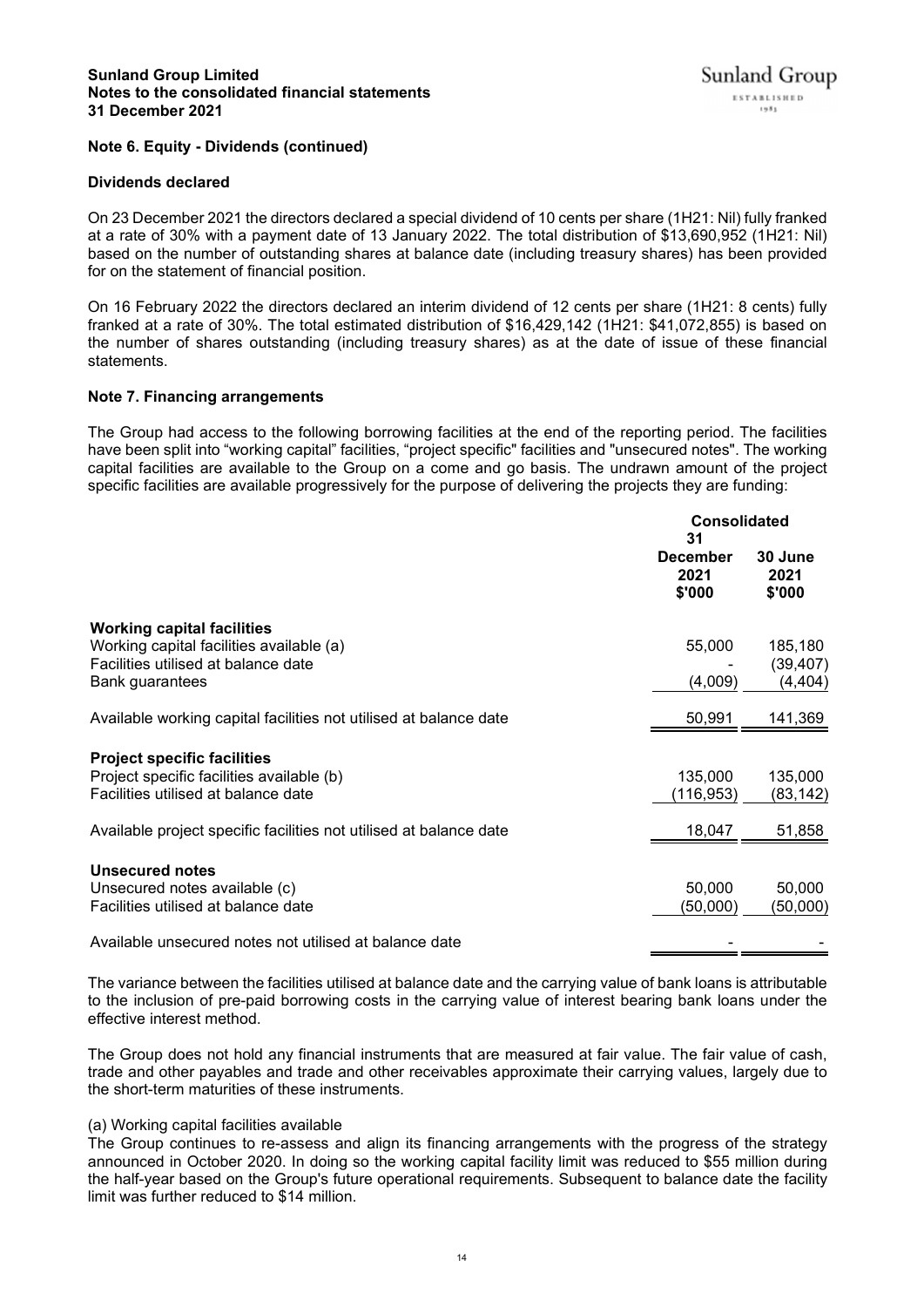# **Sunland Group Limited Notes to the consolidated financial statements 31 December 2021**

# **Note 7. Financing arrangements (continued)**

# (b) Project specific facilities available

The Group has available a facility of \$135 million to fund the development of 272 Hedges Avenue. The facility is available on a progressive basis as the project is developed and repayable on commencement of settlements until repaid. The facility is based on a variable interest rate.

# (c) Unsecured notes available

The Group has available a 5-year unsecured note of \$50 million expiring 31 October 2024 at a fixed rate of 6.2%.

At 31 December 2020 key management personnel held \$8.7 million in unsecured notes, the terms of which were the same as those of the other note holders. During the second half of the year ending 30 June 2021, the \$8.7 million in unsecured notes held by members of key management personnel were disposed of. No unsecured notes were held by members of key management personnel at 31 December 2021.

# **Note 8. Related party transactions**

• On 28 January 2021 the Group announced on the ASX it has accepted a bid from a company associated with two KMPs to sell the Greenmount Hotel site for \$42.3 million following a public expression of interest campaign. On 27 May 2021, a put and call agreement was signed by the purchasers and the Group.

On 28 July 2021, an Extraordinary General Meeting ("EGM") of the shareholders of Sunland Group Limited was held where a members' resolution to approve this sale of the Greenmount Hotel site. The sale is expected to settle in March - April 2022. Sunland holds a deposit of \$4.23 million in respect of this contract.

• Following a public expression of interest campaign, the Group announced on 25 August 2021 it had negotiated commercial terms with two companies associated with a member of the Group's KMP, for the sale of two development sites located at Lakeview Boulevard, Mermaid Waters.

On 3 November 2021 it was further announced that a put and call option had been entered into for each site, conditional on the Group obtaining shareholder approval. Shareholder approval was achieved on 23 December 2021 at an EGM of Sunland shareholders. The sale is now considered unconditional. The combined value of the two contracts is \$32.75 million. These contracts are anticipated to settle between March 2022 and August 2022.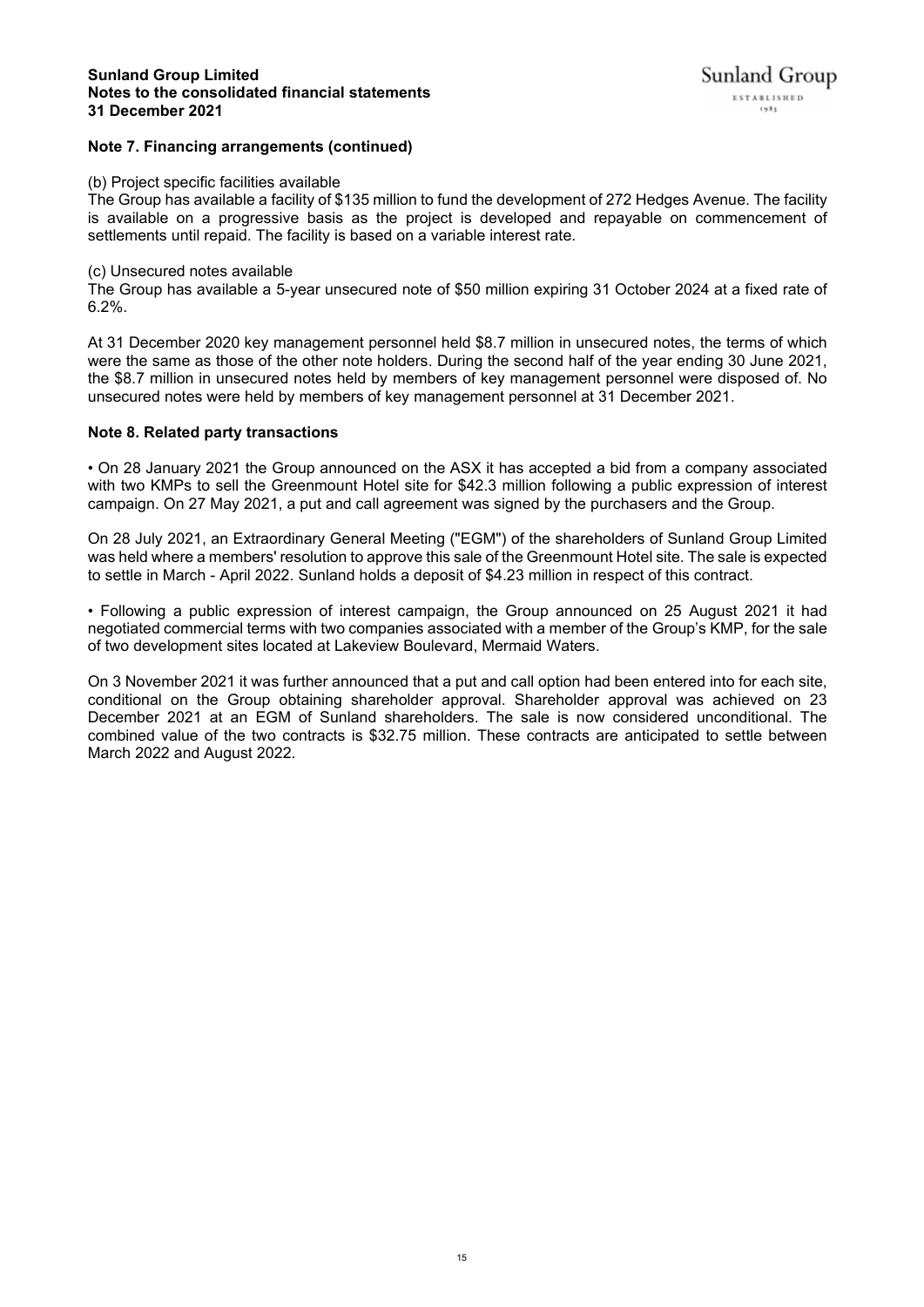# **Sunland Group Limited Directors' declaration 31 December 2021**

In the Directors' opinion:

- the attached financial statements and notes comply with the Corporations Act 2001, Australian Accounting Standard AASB 134 'Interim Financial Reporting', the Corporations Regulations 2001 and other mandatory professional reporting requirements;
- the attached financial statements and notes give a true and fair view of the consolidated entity's financial position as at 31 December 2021 and of its performance for the financial half-year ended on that date; and
- there are reasonable grounds to believe that the Company will be able to pay its debts as and when they become due and payable.

Signed in accordance with a resolution of Directors made pursuant to section 303(5)(a) of the Corporations Act 2001.

On behalf of the Directors

 $\overline{\phantom{a}}$  ,  $\overline{\phantom{a}}$  ,  $\overline{\phantom{a}}$  ,  $\overline{\phantom{a}}$  ,  $\overline{\phantom{a}}$  ,  $\overline{\phantom{a}}$  ,  $\overline{\phantom{a}}$  ,  $\overline{\phantom{a}}$  ,  $\overline{\phantom{a}}$  ,  $\overline{\phantom{a}}$  ,  $\overline{\phantom{a}}$  ,  $\overline{\phantom{a}}$  ,  $\overline{\phantom{a}}$  ,  $\overline{\phantom{a}}$  ,  $\overline{\phantom{a}}$  ,  $\overline{\phantom{a}}$ 

Sahba Abedian Director

16 February 2022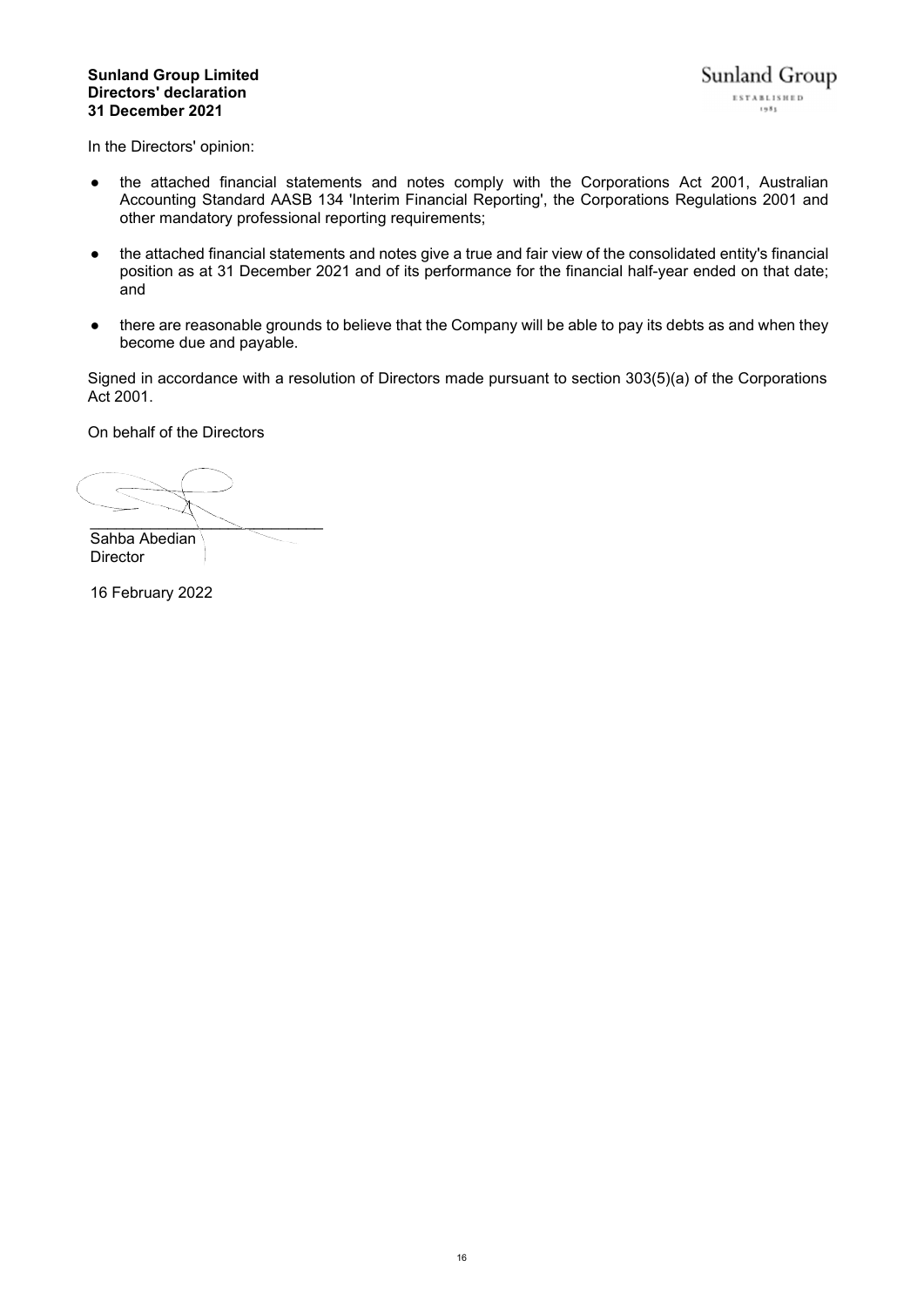

Level 10, 12 Creek St Brisbane QLD 4000 GPO Box 457 Brisbane QLD 4001 Australia

# **INDEPENDENT AUDITOR'S REVIEW REPORT**

To the members of Sunland Group Limited

# **Report on the Half-Year Financial Report**

# **Conclusion**

We have reviewed the half-year financial report of Sunland Group Limited (the Company) and its subsidiaries (the Group), which comprises the consolidated statement of financial position as at 31 December 2021, the consolidated statement of profit or loss and other comprehensive income, the consolidated statement of changes in equity and the consolidated statement of cash flows for the halfyear ended on that date, a summary of significant accounting policies and other explanatory information, and the directors' declaration.

Based on our review, which is not an audit, we have not become aware of any matter that makes us believe that the accompanying half-year financial report of the Group does not comply with the *Corporations Act 2001* including:

- (i) Giving a true and fair view of the Group's financial position as at 31 December 2021 and of its financial performance for the half-year ended on that date; and
- (ii) Complying with Accounting Standard AASB 134 *Interim Financial Reporting* and the *Corporations Regulations 2001.*

# **Basis for conclusion**

We conducted our review in accordance with ASRE 2410 *Review of a Financial Report Performed by the Independent Auditor of the Entity*. Our responsibilities are further described in the *Auditor's Responsibilities for the Review of the Financial Report* section of our report. We are independent of the Company in accordance with the auditor independence requirements of the *Corporations Act 2001* and the ethical requirements of the Accounting Professional and Ethical Standards Board's APES 110 *Code of Ethics for Professional Accountants (including Independence Standards)* (the Code) that are relevant to the audit of the annual financial report in Australia. We have also fulfilled our other ethical responsibilities in accordance with the Code.

We confirm that the independence declaration required by the *Corporations Act 2001* which has been given to the directors of the Company, would be the same terms if given to the directors as at the time of this auditor's review report.

# **Responsibility of the directors for the financial report**

The directors of the Company are responsible for the preparation of the half-year financial report that gives a true and fair view in accordance with Australian Accounting Standards and the *Corporations Act 2001* and for such internal control as the directors determine is necessary to enable the preparation of the half-year financial report that gives a true and fair view and is free from material misstatement, whether due to fraud or error.